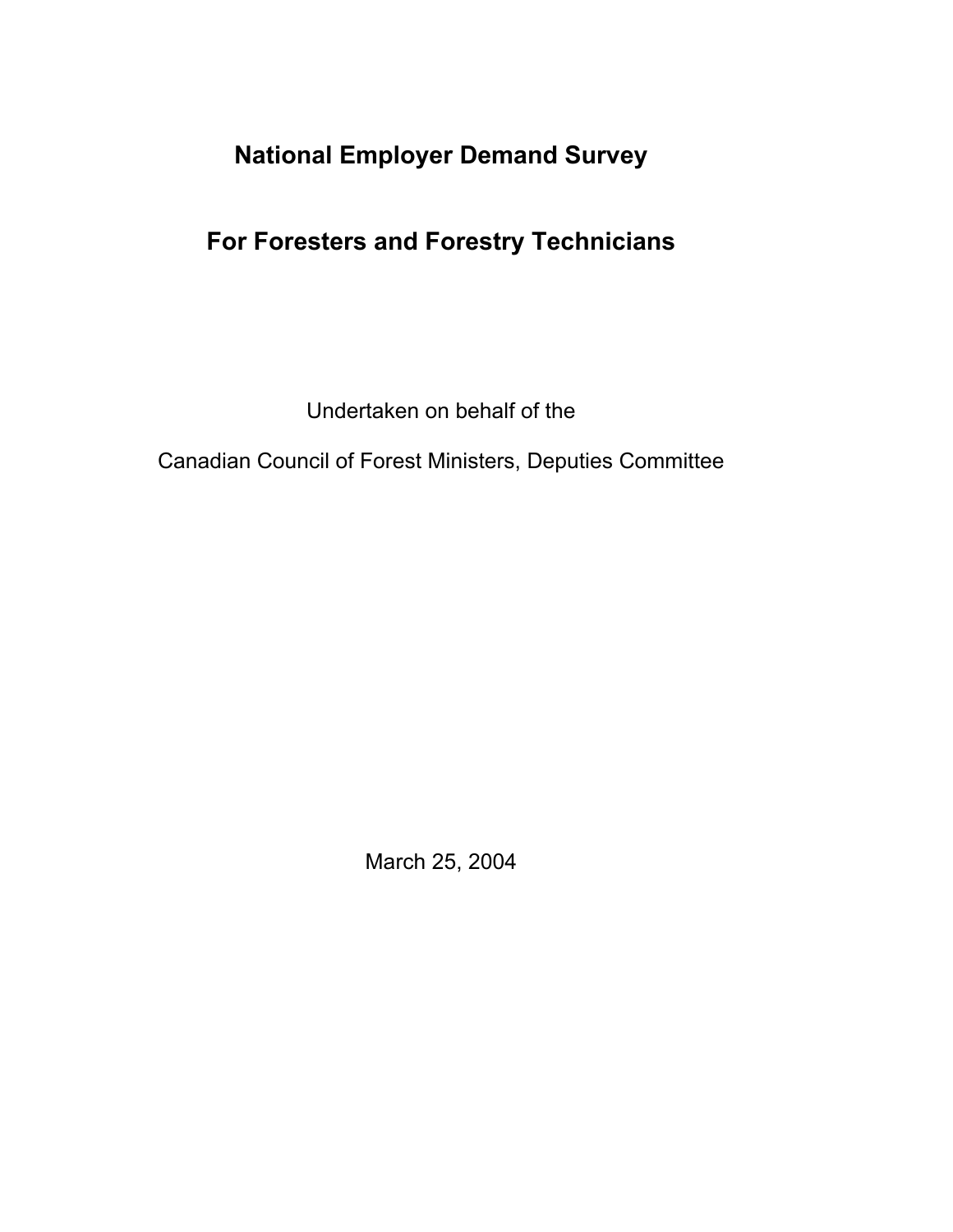# **Acknowledgements**

The contribution of the following individuals in supporting and enabling this survey to be undertaken is appreciated:

Mr. Paul Short, Sustainable Resources Development, Alberta; Mr. Bob Carman; Ms. Nancy Desjardin, ing.f, CSMO Québec; Mr. Germain Pare, Ministère des Ressources naturelles, Gouvernement du Québec; Mr. Peter Yanciw, RPBio, British Columbia Institute of Technology; Mr. Tom Lakusta and Ms. Susan Corey, Department of Resources, Wildlife and Economic Development, Northwest Territories; Mr. Tom Reid, Department of Natural Resources and Energy, New Brunswick; Mr. John Thompson and Mr. Michael McLaughlan, Department of Environment, Saskatchewan; Ivan Dowton, Department of Forest Resources and Agrifoods, Newfoundland and Labrador; Mr. Ed MacAulay, Department of Natural Resources, Nova Scotia; Ms. Roxanne Comeaux, Canadian Institute of Forestry; Ms. Sophia Sudnikowicz and Dr. Guy Brassard, Natural Resources Canada; Dr. Reino Pulkki, Lakehead University; Mr. Francois Lamontagne, Canadian Labour and Business Centre; Lianne Parry, Sault Ste. Marie College of Applied Arts and Technology; Dr. Susan Watts, RPF, University of British Columbia; Mr. Ken Baker, Ministry of Forests, British Columbia; Mr. David L. Wotton, Manitoba Conservation, Manitoba; Mr. Gary Miltenberger, Energy, Mines and Resources and Mr. Pat MacDonell, Department of Environment, Yukon Territory; Ms. Rosemary Keenainak, Department of Sustainable Development, Nunavut; all of the forest industry representatives who responded to the survey and staff of the Ontario Ministry Natural Resources.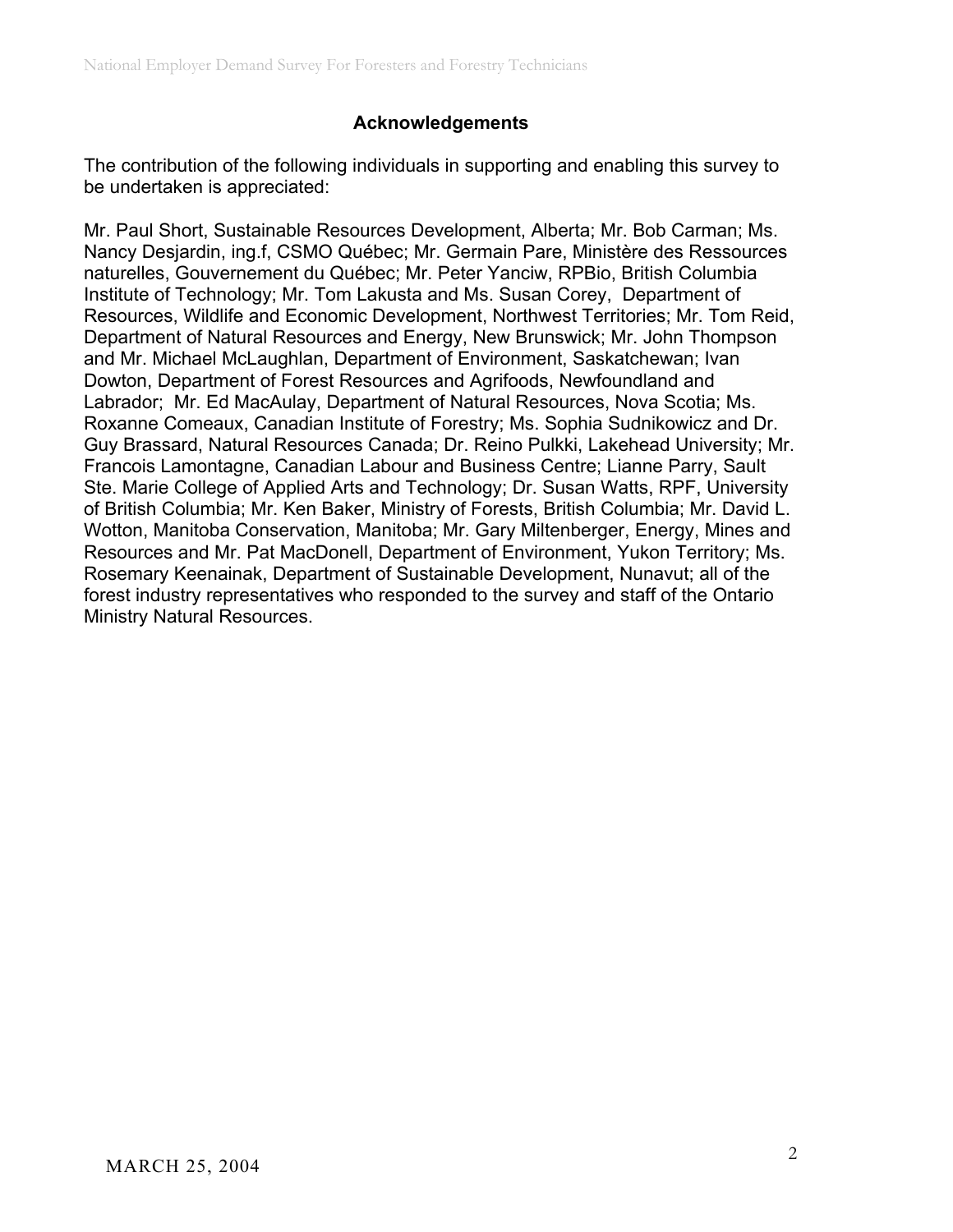# **Executive Summary**

There has been a steady decline in enrollment in university forestry programmes (nearly 30% nationally) over the past five years. This trend is contrary to other programs where the demand for places in Canadian universities is increasing at an unprecedented rate. It has been suggested that a similar trend exists in the college forestry programs as well.

The Association of University Forestry Schools of Canada (AUFSC) discussed the declining enrollment concern and its potential impact on forestry schools in April, 2003. As a result of these concerns, the issue was brought forward to the Canadian Council of Forest Ministers (CCFM) Deputies meeting in June, 2003 for discussion and support for action.

The CCFM Deputies resolved to undertake an employer demand survey to assess the current and future employer demand for university forester and college forest technician graduates. Ontario subsequently led the development of and administered the survey on behalf of the CCFM Deputies. Each jurisdiction was to survey both the government and the forest industry. The survey, completed in October, 2003 and supplemental information, from Statistics Canada, enrollment and graduate data, provided the results documented below.

While most jurisdictions responded to the survey, in some jurisdictions, industry response was incomplete. Data from other sources were supplemented in order to draw conclusions where gaps existed. The surveys returned by the various agencies accounted for 3398 foresters and 3981.5 forestry technicians. When compared with the 2001 Statistics Canada data, the surveys identified approximately 52% and 36% of the possible professional foresters and forestry technicians respectively working in Canada.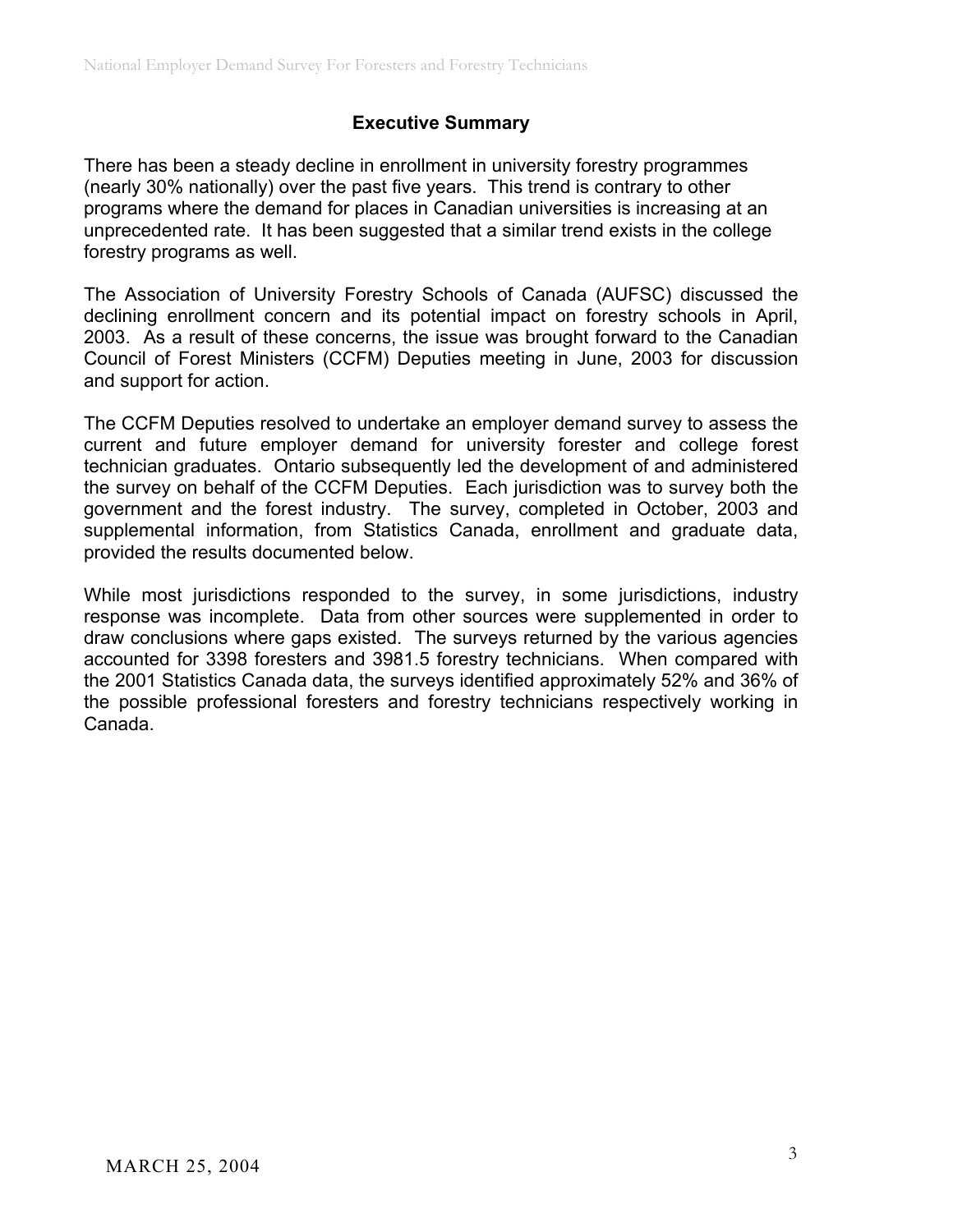

With the exception of the federal government, over the short-term (i.e. the next 3 years) the declining production of foresters is not a major concern. It becomes increasingly important beyond that point. Demographics appear to suggest that there will be an increased demand resulting from retirement in the 4 to 10 year time period.

Employers predict a 3% increase nationally in the number of foresters employed over the next 5 years. While not an immediate crisis in terms of numbers currently graduating, these results combined with an aging demographic, early retirement, and an older forester demographic in management positions (not part of the survey), suggests the need to produce close to 300 forestry university graduates nationally per year during the years of highest retirement. As it takes 4 years to graduate a potential recruit, it is therefore important that action be taken to reverse the continuing declining enrollment trend. Without a supply of qualified foresters, the sustainability of Canada's forests may be put in jeopardy.

Similar trends are evident in the demand for forest technicians. While there will be essentially no change in the total number of forestry technicians employed in Canada, in order to maintain existing numbers, it is estimated that colleges will need to produce about 246 forestry technician graduates per year over the short term and well over 300 per year in the long term.

Recommendations have been put forward to address the concerns that have been identified through the survey and as a result of other investigations into the declining enrollment issue. In particular, it is suggested that CCFM should support, not lead, a coordinated marketing effort to promote public awareness of professional and technical forestry school programs as an environmental science field, focused on sustainable management and to market the potential employment opportunities. Particular attention should be given to targeting aboriginal communities, which are currently under-represented in the workforce.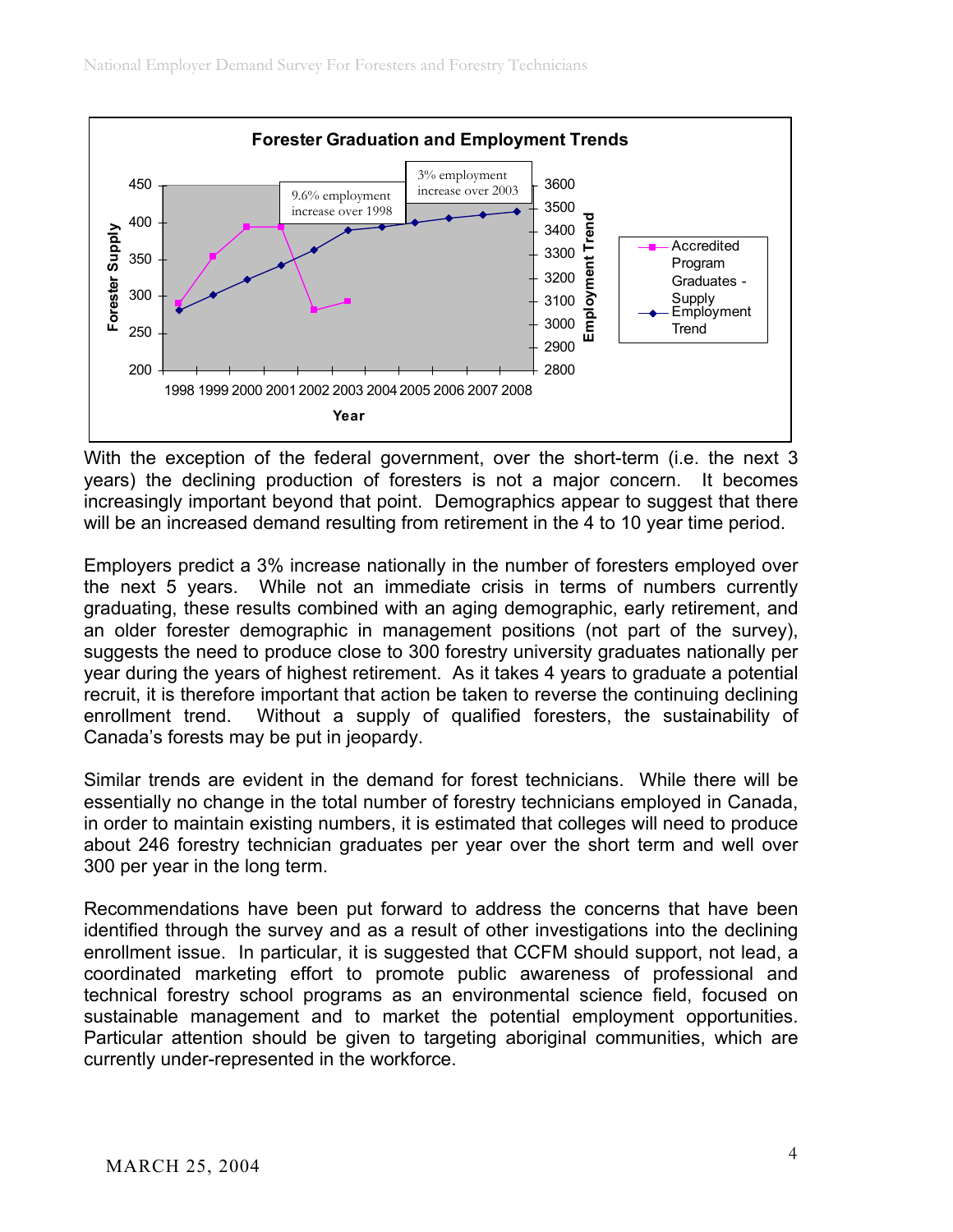While not a specific component of the survey, it was noted that the shortage of labourers in the forest sector appears to be a more urgent concern, particularly for Ontario and Quebec.

It is clear that CCFM has a leadership role in Canada's forest sector. While CCFM committed to undertaking this survey, others must come forward to accept a lead role in addressing the recommendations in the report.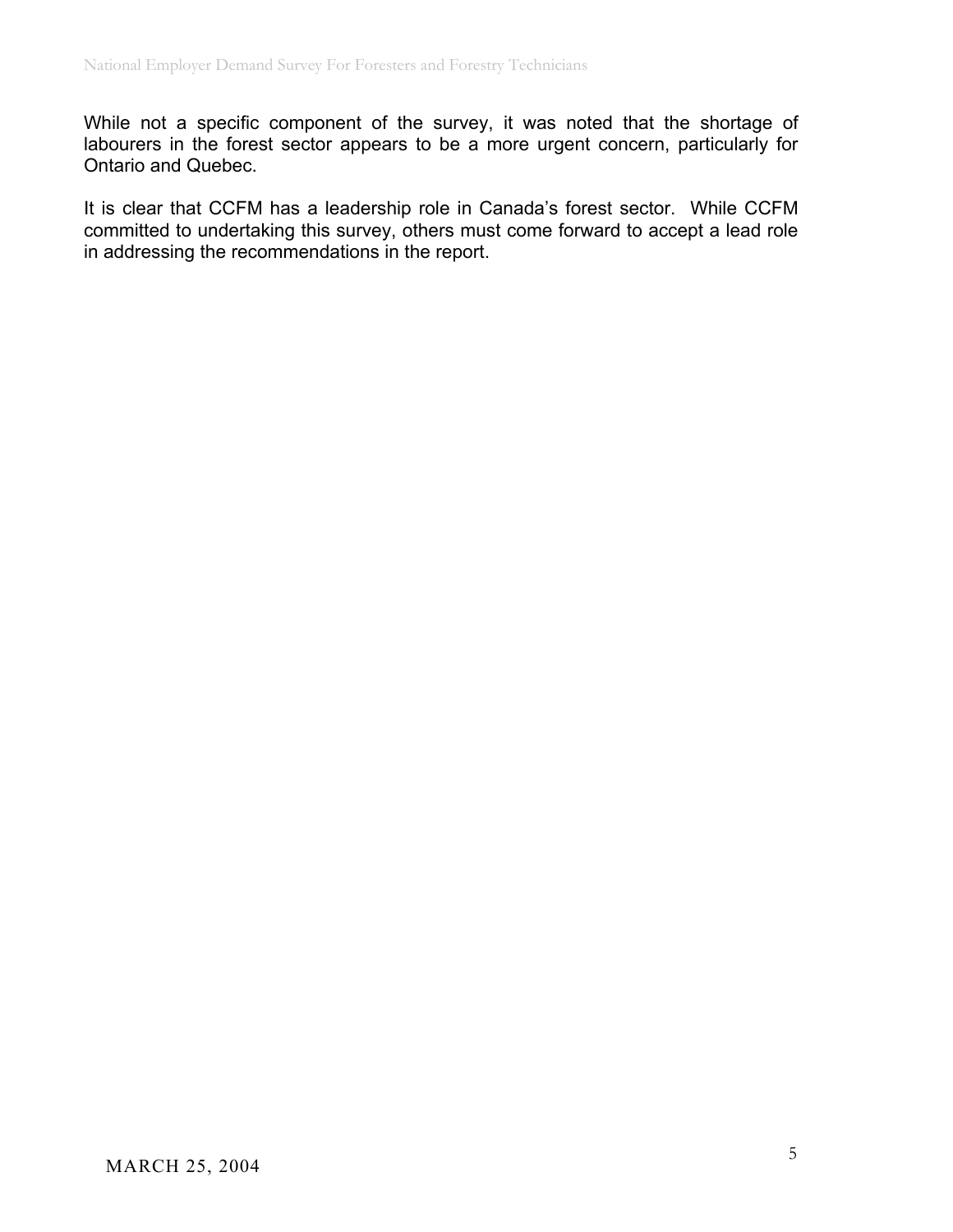### **Background**

There has been a steady decline in enrollment in university forestry programmes (nearly 30% nationally) over the past five years. It has been suggested that a similar trend exists in the college forestry programs as well. This trend is contrary to other areas where the demand for places in Canadian universities is increasing at an unprecedented rate. For example, Leonard (2000) documented up to 35% increases in enrollment in electrical and computer engineering programs over a 5 year period in Canada.

The Association of University Forestry Schools of Canada (AUFSC) discussed the declining enrollment concern and its potential impact on forestry schools in April, 2003 at their annual meeting. As a result of these concerns, the issue was brought forward to the Canadian Council of Forest Ministers (CCFM) Deputies meeting in June, 2003 for discussion and support for action.

The CCFM Deputies resolved to undertake an employer demand survey to assess the current and future employer demand for university forester and college forest technician graduates.

The report that follows summarizes the survey results and is supplemented by other data and resources to draw conclusions and make recommendations for actions to address concerns.

# **Survey Methods**

Ontario coordinated, developed and administered the survey. Alberta, the federal government and a representative from the University of Toronto Dean's Advisory Board provided input into the survey questions and design. Questions were developed using a standard survey format of short answer and multiple choice responses. The survey was designed to assess national employment trends and projected future demand for foresters and forest technicians. The survey (Appendix 1) was sent to CCFM deputy committee members in July, 2003. Respondents were invited to complete the survey by going to a website or by responding via mail or fax by August 29<sup>th</sup>. The response date was later extended until October 10, 2003. Follow up communications were made to ensure a high response rate.

Each responding jurisdiction was to survey their provincial or territorial government as well as the forest industry (i.e. the 2 largest employers) within their jurisdiction. The federal government was to respond on behalf of government employees only. Respondents were to define their forestry workforce and how they would administer the survey within their jurisdiction. Generally, the industry response did not include forestry consultants. Survey results were collated and summarized by jurisdiction and sector averages (government, industry) for analysis.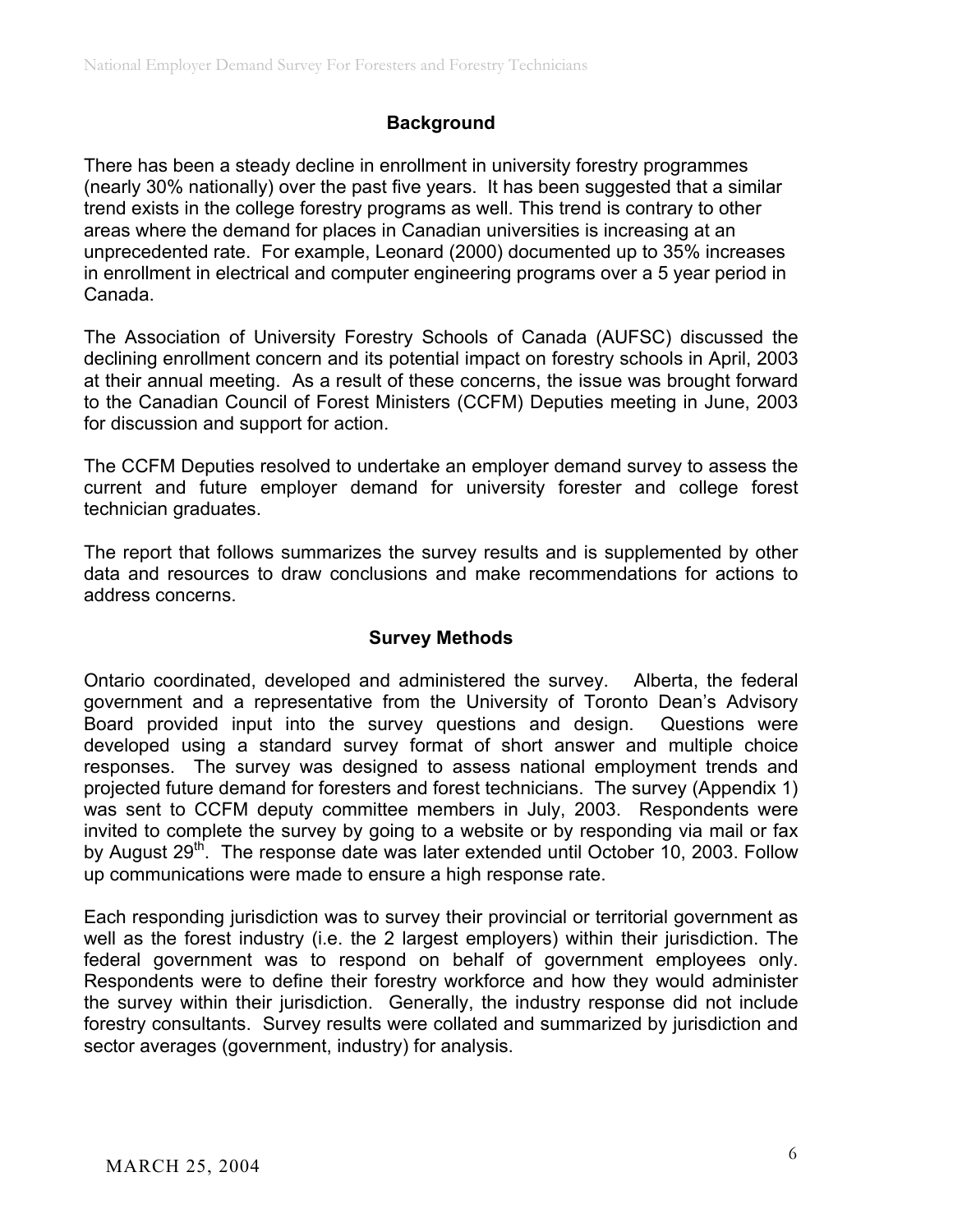To supplement the employer demand survey results, Statistics Canada census data, university enrollment and B.Sc.F and graduate data was also collected and analyzed. College enrollment and graduation trends are also discussed in this report.

### **Results and Discussion**

All provinces and territories with the exception of PEI responded to the survey. The response rate from government was high while from industry, it was inconsistent. Particularly, it may be difficult to draw conclusions regarding the industry in B.C. and Ontario due to the small number of responses relative to the population. This may significantly affect the national results as well. It is also important to note that no results were received from forestry consultants from most jurisdictions. In some cases consultants employ many foresters and forestry technicians. Despite the above it is felt that the survey was successful in helping to identify existing and future employer demand trends.

| Jurisdiction                | Sector Responded? | Sector Responded? |
|-----------------------------|-------------------|-------------------|
|                             | Government        | Forest Industry   |
| Canada (federal)            | <b>YES</b>        | n/a               |
| <b>British Columbia</b>     | <b>YES</b>        | Partial response  |
| Alberta                     | <b>YES</b>        | <b>YES</b>        |
| Saskatchewan                | <b>YES</b>        | <b>YES</b>        |
| Manitoba                    | <b>YES</b>        | Partial response  |
| Ontario                     | <b>YES</b>        | Partial response  |
| Quebec                      | Combined with     | <b>YES</b>        |
|                             | industry          |                   |
| <b>New Brunswick</b>        | <b>YES</b>        | Partial response  |
| Nova Scotia                 | <b>YES</b>        | Partial response  |
| <b>Prince Edward Island</b> | No response       | No response       |
| Newfoundland and Labrador   | <b>YES</b>        | No response       |
| (NL)                        |                   |                   |
| Northwest Territories (NWT) | <b>YES</b>        | Responded - n/a   |
| Nunavut                     | Responded - n/a   | Responded - n/a   |
| <b>Yukon Territories</b>    | YES               | Responded - n/a   |

Table 1: Summary of responses by jurisdiction and sector.

# **Number of foresters/forest technicians employed**

Table 2 shows the results for the question "How many foresters/forest technicians or full-time equivalents (undergraduate forestry degree/forestry diploma) does your organization employ (where one full time equivalent equals the amount of time of an employee or employees that when added up equals one position employed on a fulltime basis for one year and could include contract/part-time/full-time employees)?"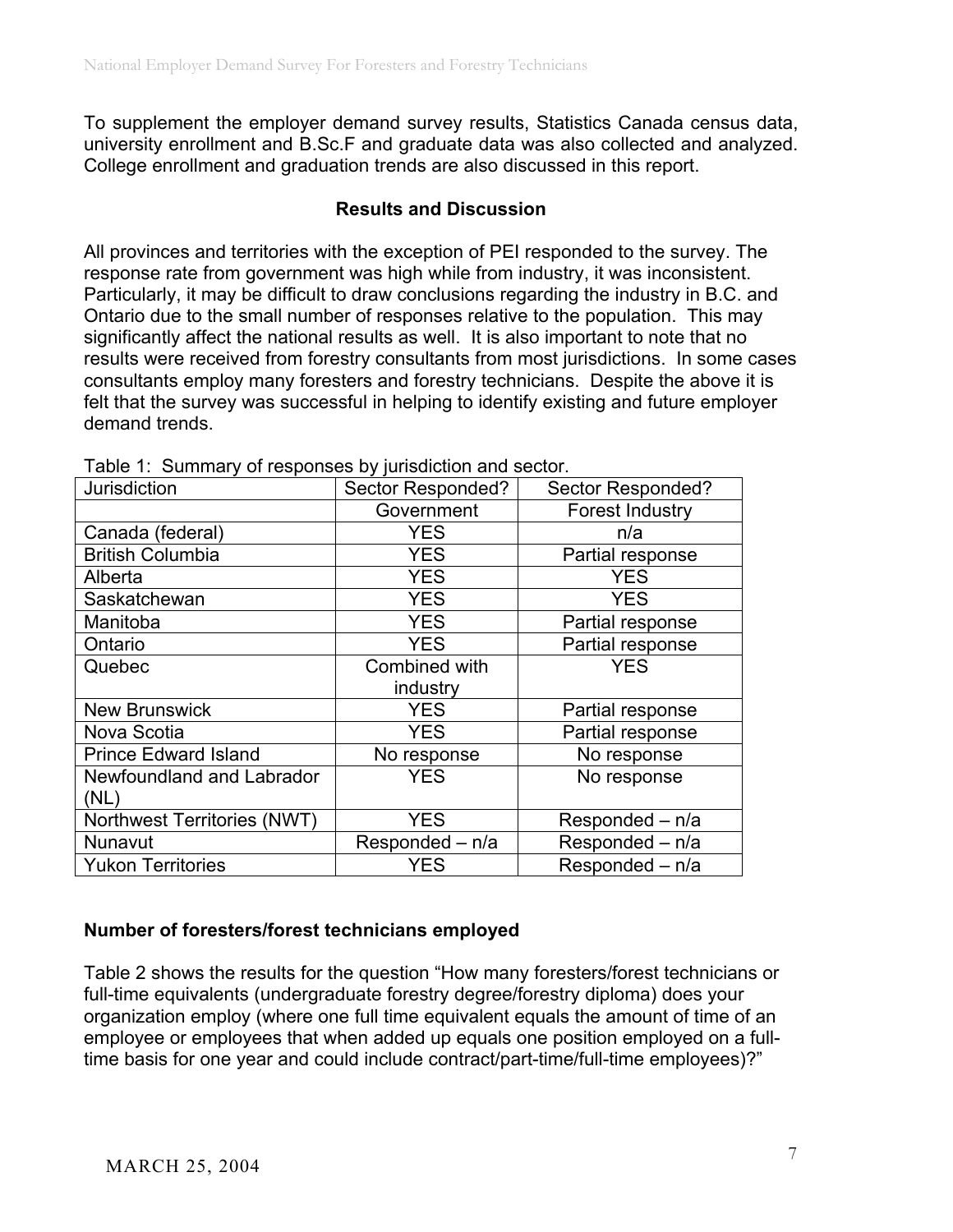|                     |                 |                 | Table 2:  Number of foresters/forest technicians employed (survey sample only |
|---------------------|-----------------|-----------------|-------------------------------------------------------------------------------|
| <b>Jurisdiction</b> | sector          | # Foresters     | # Technicians                                                                 |
| <b>CAN</b>          | Government      | 75              | 85                                                                            |
| $BC - G^*$          | Government      | 500             | 780                                                                           |
| $BC - I^{**}$       | Forest Industry | 269             | 149                                                                           |
| AL - G              | Government      | 130             | 202                                                                           |
| AL - I              | Forest Industry | 246             | 227.5                                                                         |
| SASK - G            | Government      | 32 <sub>2</sub> | 48                                                                            |
| SASK-I              | Forest Industry | 27              | 29                                                                            |
| MAN - G             | Government      | 20              | 45                                                                            |
| MAN - I             | Forest Industry | 18              | 25                                                                            |
| $ON - G$            | Government      | 148             | 766                                                                           |
| $ON - I$            | Forest Industry | 45              | 33                                                                            |
| $QC - I$            | Forest Industry | 1650            | 1000                                                                          |
| $NB - G$            | Government      | 63              | 278                                                                           |
| <b>NB&amp;NS-1</b>  | Forest Industry | 108             | 112                                                                           |
| <b>NS</b>           | Government      | 29              | 120                                                                           |
| $NL - G$            | Government      | 12 <sup>2</sup> | 260                                                                           |
| NWT - G             | Government      | 14              | 16                                                                            |
| $YK - G$            | Government      | 12 <sub>2</sub> | 6                                                                             |
| Total               | <b>Both</b>     | 3398            | 3981.5                                                                        |
| $*$ G = government  |                 |                 |                                                                               |
|                     |                 |                 |                                                                               |

Table 2: Number of foresters/forest technicians employed (survey sample only)

 $** I = industry$ 

Compared to the 2001 Statistics Canada census data where there is a reported 6,475 forestry professionals and 11,200 forestry technicians, it would appear, that overall the survey captured a 52% and 36% response rate respectively. It is important to note that only the government agency with primary forest management related responsibility and the industry was surveyed. The survey did not include other agencies or consultants who contribute significantly to the forestry workforce or those who are no longer employed as foresters but are in management or other jobs.

# **Forester Demographics**

Respondents were asked to indicate what percentages of their organization's foresters are in the following age groups: Less than 30 years of age, 30 to 55 years and more than 55 years of age. The results are presented in Figure 1 below.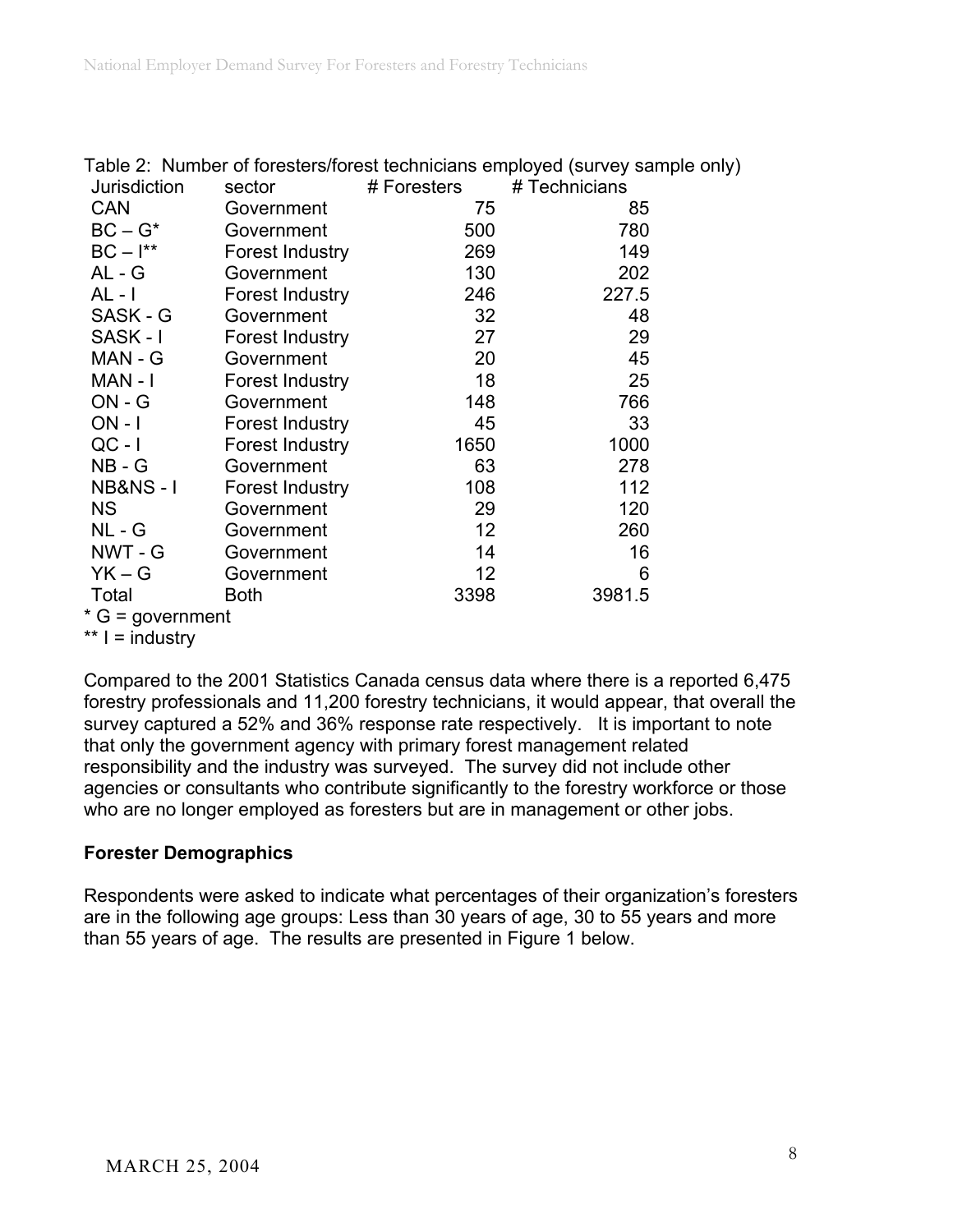



#### **Forester Age Demographics**

 $G = Government$ , I = industry

A retirement concern appears to be on the horizon for many jurisdictions. Eight of 18 respondents indicated that over 80% of their forester workforce is in the middle demographic versus what would be expected, 62.5% if the population was evenly distributed across all age classes. Statistics Canada data was used to supplement the results and enhance the interpretation.

With early retirement being a fairly common trend, many foresters are retiring prior to age 65 and often prior to age 60 (according to Statistics Canada, the average retirement age in the natural resource sector is 60.8). In addition, a large number of RPFs have moved in to management positions. These individuals were not included in the survey results and are generally in an older age demographic. Results suggest that in the short-term, 3 years from now, with the exception of the federal government, the retirement rate of foresters is not a major concern. However, it may be a considerable concern 4 to 10 years from now, particularly in light of declining enrollment trend in the forestry schools.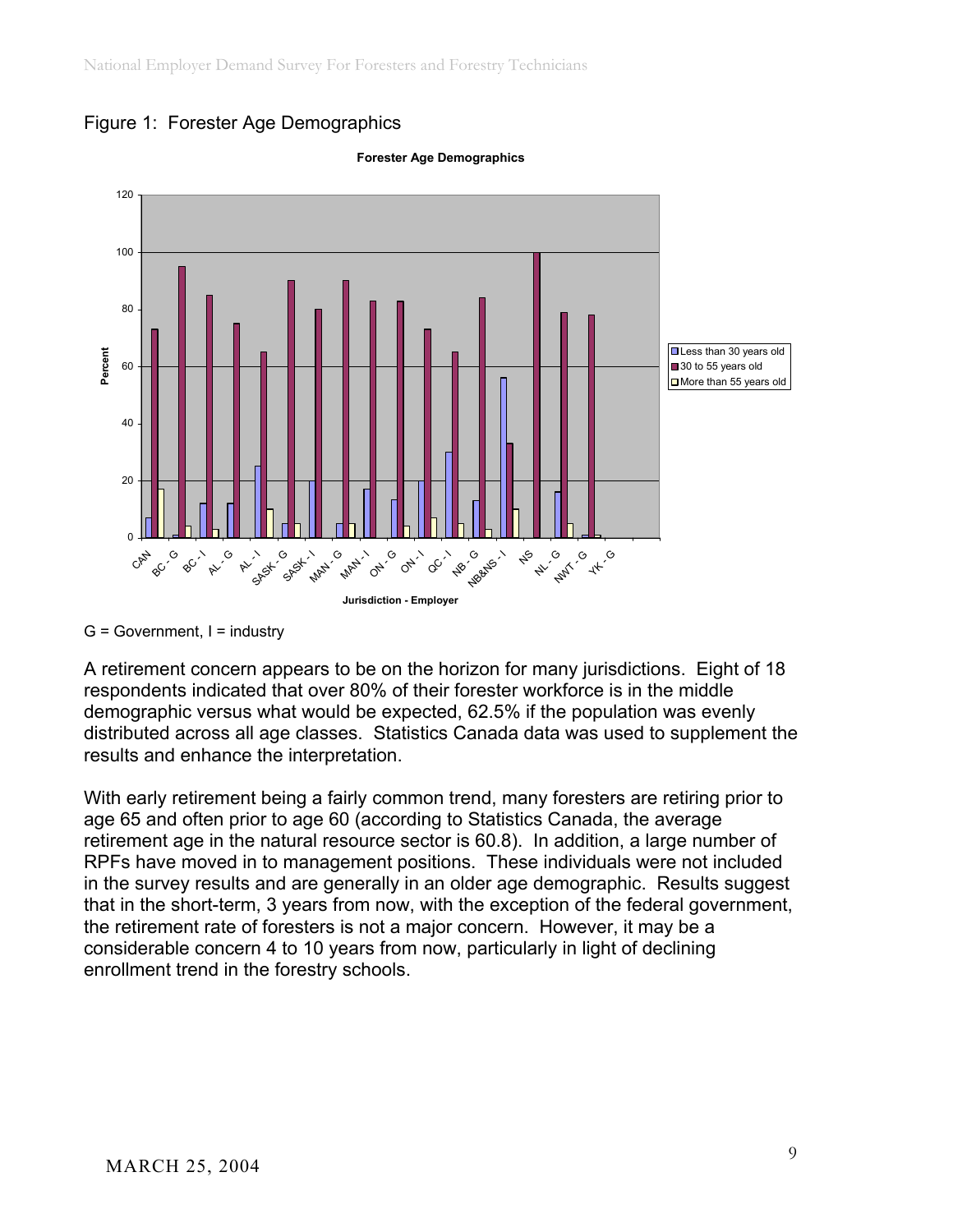# **Forester employment trends**



Figure 2: Forester employment trends.

Based on the survey results, respondents predicted that there will be a 3% increase (78 positions) in the number of entry level foresters employed in Canada in the next 5 years (Figure 2). However, if the projected increase and the estimated number of entry level foresters to replace retirements to be hired over the next 5 years is extrapolated using Statistics Canada forestry professional population estimates, forestry schools will need to produce close to 200 graduates per year over the short term just to replace retiring professionals, not including those in management. This assumes that the industry response for these jurisdictions is an accurate reflection of the industry forester population and there are no unforeseen issues that may affect employment levels. However, beyond 2008 this number could increase by as much as 150% or, 300 graduates per year based on replacing retirements alone.

According to the Association of University Forestry Schools of Canada (2003), overall the number of foresters graduating from forestry schools in the last 5 years has declined considerably (Table 3). Enrollment in accredited forestry programs continues to decline. While employment rates have been cyclical, as is common in natural resource dependent occupations, foresters may be less impacted by these fluctuations due to the nature of the employment. Issues such as the softwood lumber dispute and perceptions of the work may be contributing factors to the enrollment in university forestry degree programs declining by 34% (from 2494 to 1648) between 1998 and 2002.

Laval University reports that there have been positive responses to a marketing and recruitment drive that they initiated several years ago, resulting in increased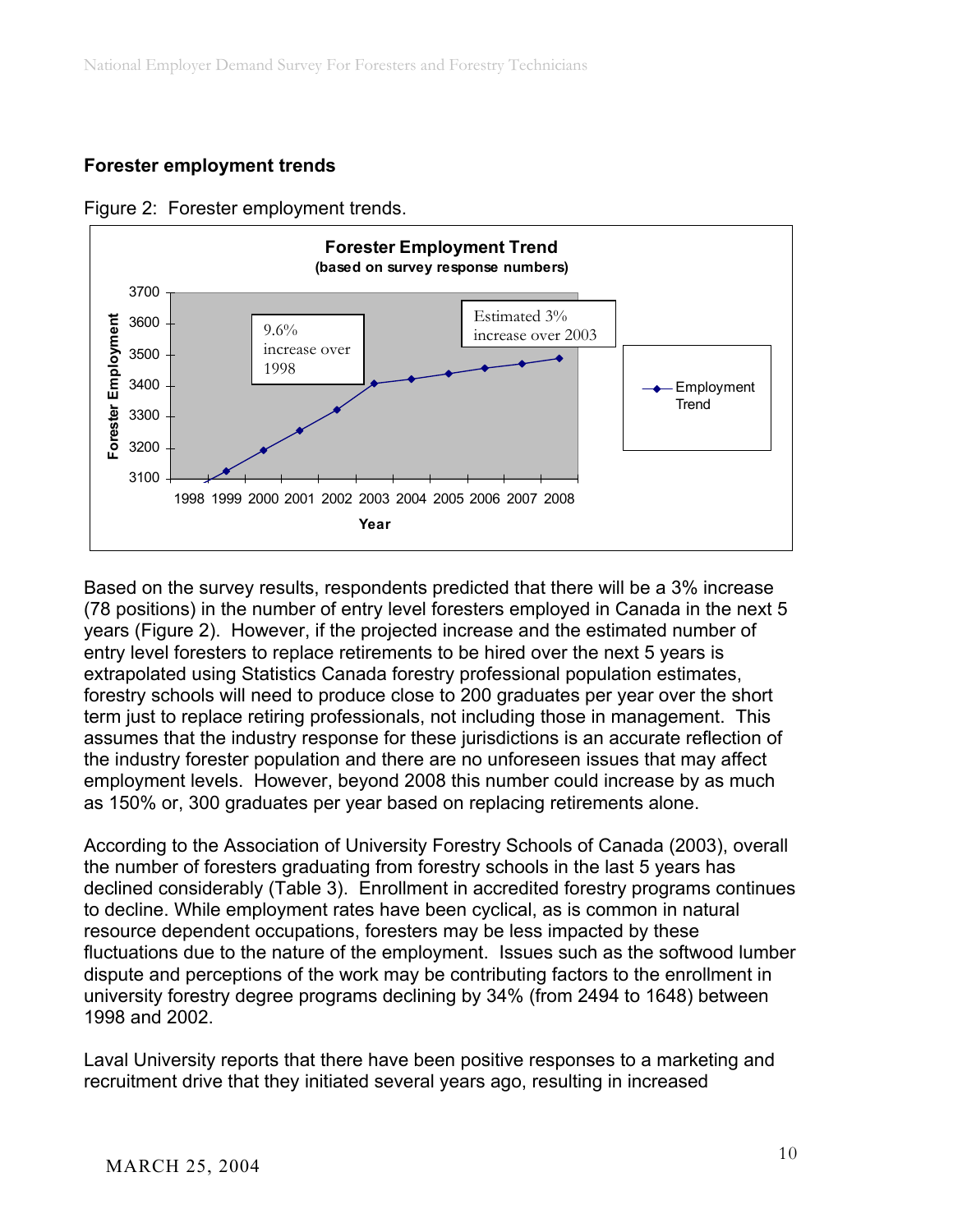### enrollment.

#### Table 3: Forestry Graduates from Canada's Nine CFAB Accredited Programs

|                                                | 2003           | 2002 | 2001 | 2000           | 1999 | 1998           | 1997           | 1996        | 1995        |
|------------------------------------------------|----------------|------|------|----------------|------|----------------|----------------|-------------|-------------|
| <b>UBC</b>                                     |                |      |      |                |      |                |                |             |             |
| Forest Res Mgmt, Operations                    | 29             | 29   | 66   | 57             | 81   | 71             | 60             | 49          | 37          |
| <b>Forest Operations</b>                       | 18             | 10   | 11   | 20             | 16   | $\overline{7}$ | $\overline{7}$ | 4           | 4           |
| Total                                          | 47             | 39   | 77   | 77             | 97   | 78             | 67             | 53          | 41          |
| <b>UNBC</b>                                    |                |      |      |                |      |                |                |             |             |
| Natural Resources Man. Major in Forestry       | 52             | 47   | 70   | 81             | 47   | 37             | 14             | 8           | $\mathbf 0$ |
| University of Alberta                          |                |      |      |                |      |                |                |             |             |
| Forestry                                       | 22             | 32   | 36   | 42             | 49   | 47             | 50             | 41          | 31          |
| <b>Forest Business Management</b>              | $\overline{2}$ | 6    | 11   | $6\phantom{1}$ | 8    | $\overline{2}$ | $\mathbf 0$    | $\mathbf 0$ | $\mathbf 0$ |
| Total                                          | 24             | 38   | 47   | 48             | 57   | 49             | 50             | 41          | 31          |
| Lakehead University                            |                |      |      |                |      |                |                |             |             |
| Forestry                                       | 48             | 35   | 55   | 47             | 37   | 33             | 39             | 31          | 28          |
| U Laval                                        |                |      |      |                |      |                |                |             |             |
| <b>Forest Environment and Forest Resources</b> |                |      |      |                |      |                |                |             |             |
| Management                                     | 47             | 52   | 55   | 46             | 34   | 37             | 51             | 66          | 56          |
| U Moncton                                      |                |      |      |                |      |                |                |             |             |
| <b>Forestry Sciences</b>                       | 28             | 32   | 25   | 16             | 15   | $\overline{7}$ | $\overline{7}$ | 4           | 8           |
| <b>UNB</b>                                     |                |      |      |                |      |                |                |             |             |
| Forestry                                       | 47             | 38   | 65   | 79             | 67   | 49             | 53             | 75          | 40          |
| <b>Grand Total</b>                             | 293            | 281  | 394  | 394            | 354  | 290            | 281            | 278         | 204         |

Over the next 4 years Human Resources Development Canada (2003) statistics predict that competition for jobs among forestry professionals will be below the average for other professions. Graduates currently earn 24% more on average than all university graduates at the bachelor's level. Those earnings are also growing 5% faster. Half the graduates have work within 1 month of graduating and 95% are working within 1 year.

Responses to the following questions are summarized below: "In the next 5 years, what percentage of the foresters in your organization do you expect will retire? How many entry level foresters (recent graduates) does your organization expect to hire in the next 5 years? In the Next 5 years, the number of foresters employed by your organization will change by what percentage?"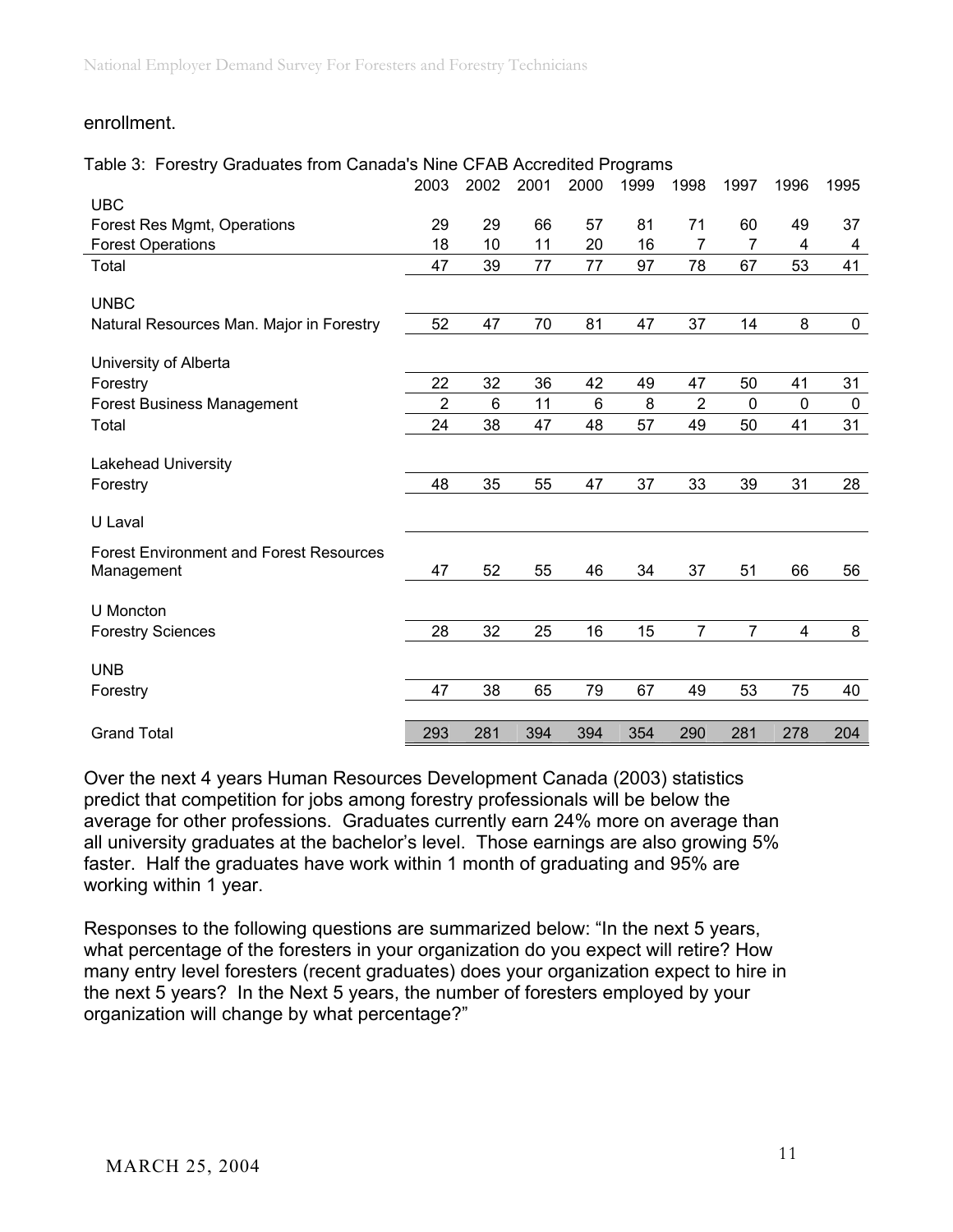|                    |                               |                           | Percent Change #          |
|--------------------|-------------------------------|---------------------------|---------------------------|
|                    | Percent of foresters retiring | Number of foresters to be | foresters employed next 5 |
| Jurisdiction       | in next 5 years               | hired in next 5 years     | years                     |
| <b>CAN</b>         | 10%-25%                       | no response               | unknown                   |
| $BC - G$           | 10%-25%                       | 111                       | Unknown decline           |
| $BC - I$           | Less than 10%                 | 29                        | 0                         |
| $AL - G$           | Less than 10%                 | 15                        | 3                         |
| $AL - I$           | 10%-25%                       | 57                        | 9                         |
| SASK - G           | Less than 10%                 | 3                         | 13                        |
| SASK-I             | Less than 10%                 |                           | $-10$                     |
| MAN - G            | 10%-25%                       | 5                         | 0                         |
| MAN - I            | 10%-25%                       | 5                         | $\mathbf 0$               |
| $ON - G$           | 10%-25%                       | 10                        | $\overline{2}$            |
| $ON - I$           | Less than 10%                 | 13                        | 9                         |
| $QC - I$           | 10%                           | 150                       | $\overline{0}$            |
| $NB - G$           | Less than 10%                 | 11                        | $\overline{0}$            |
| <b>NB&amp;NS-1</b> | 10%-25%                       | 32                        | 14                        |
| <b>NS</b>          | 10%-25%                       | 9                         | 0                         |
| $NL - G$           | 26%-40%                       | 4                         | 5                         |
| NWT - G            | Less than 10%                 | $\overline{2}$            | No resp                   |
| $YK - G$           | Less than 10%                 | 3                         | 15                        |
| Total              |                               | $+461$                    | Avg. response $+3\%$      |

|  |  |  | Table 4: Predicted forester retirement and employment trends. |
|--|--|--|---------------------------------------------------------------|
|  |  |  |                                                               |

Currently, it does not appear that there is a notable shortage of foresters. While 8 of 18 respondents indicated that they are hiring non-foresters where they would have hired foresters in the past, 5 of 7 indicated they are doing so to address skill needs that current forester graduates do not have. Three indicated that other graduates were hired due to a shortage of qualified foresters.

This data suggests that for British Columbia, Alberta, Ontario and the federal government, that while a short-term drop in enrollment (or applications) is not necessarily a major concern, it may be critical that enrollment and the number graduating from the B.Sc.F program increase within the next 5 years. Although not clear by the survey results, it appears that there is a more dramatic concern beyond 5 years to address the anticipated shortage of qualified foresters for many jurisdictions.

# **Forestry Technician Demographics**

Respondents to the question: "What percentage of your organization's forest technicians are in the following age groups? Less than 30, 30 to 55 and more than 55 years old?" provided the following: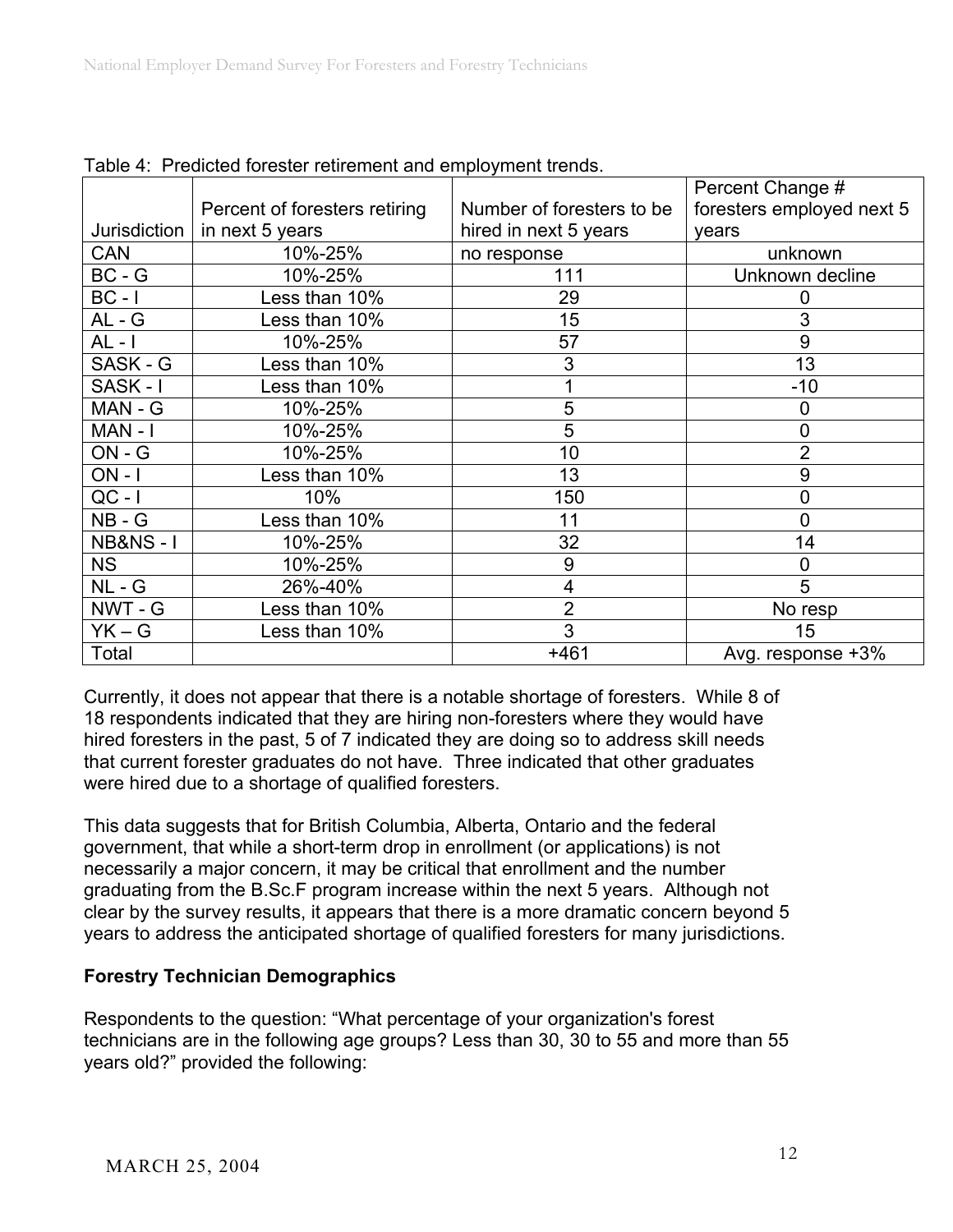

### Figure 3: Forestry Technician Demographics

 Technician population data, similar to that available for Ontario and B.C., is not readily available to make comparisons with the survey data. Statistics Canada data from 2001 however, indicates that there are close to twice as many technicians as there are foresters employed in Canada. The age distribution is somewhat similar to the forester age distribution with 59% of forest technicians being between the ages of 35 and 54 versus 65% of foresters who are in the 35 to 54 age category.

The following table (Table 5) is a summary of the responses to questions: "In the next 5 years, what percentage of the forest technicians in your organization do you expect will retire? How many entry level technicians (recent graduates) does your organization expect to hire in the next 5 years? In the Next 5 years, the number of forest technicians employed by your organization will change by what percentage?"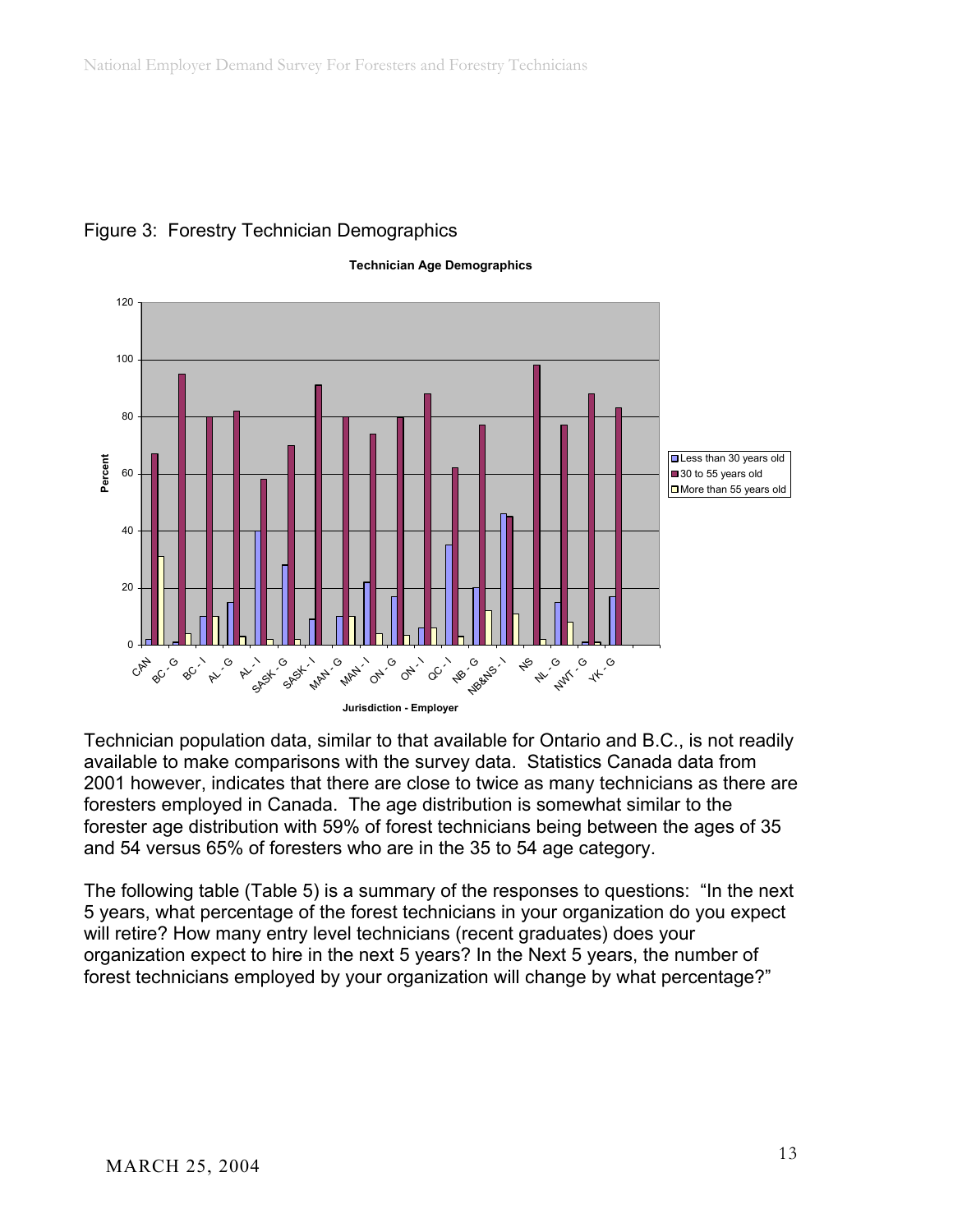|                    |                                 |                          | Percent Change in number |
|--------------------|---------------------------------|--------------------------|--------------------------|
|                    | Percent technicians retiring in | Number technicians to be | of technicians employed  |
| Jurisdiction       | next 5 years                    | hired in next 5 years    | next 5 years             |
| CAN                | 26%-40%                         |                          | unknown                  |
| $BC - G$           | 26%-40%                         | 200                      | -5                       |
| $BC - I$           | Less than 10%                   | $-24$                    | $-10$                    |
| $AL - G$           | 10%-25%                         | 67                       | 0                        |
| $AL - I$           | 10%-25%                         | 16                       | 8                        |
| SASK - G           | 26%-40%                         | 23                       | 29                       |
| SASK-I             | Less than 10%                   | 5                        | $-10$                    |
| MAN - G            | 10%-25%                         | 0                        | 0                        |
| MAN-I              | 10%-25%                         | $-7$                     | 0                        |
| $ON - G$           | 10%-25%                         | 116                      | $\overline{2}$           |
| $ON - I$           | 10%-25%                         | 11                       | $-6$                     |
| $QC - I$           | Less than 10%                   | 0                        | $-5$                     |
| $NB - G$           | ess than 10%                    | 18                       | 0                        |
| <b>NB&amp;NS-1</b> | 10%-25%                         | 0                        | 9                        |
| <b>NS</b>          | 10%-25%10%-25%                  | 6                        | 0                        |
| $NL - G$           | 26%-40%                         | 0                        | $\mathbf 0$              |
| NWT - G            | Less than 10%                   | 0                        | No response              |
| $YK - G$           | 26%-40%                         | 3                        | 20                       |
| Total              |                                 | +438                     | 0%                       |

|  |  |  | Table 5: Predicted forestry technician retirement and employment trends |
|--|--|--|-------------------------------------------------------------------------|
|  |  |  |                                                                         |

These results are similar those for foresters. The employers responding to the survey anticipated that a total 438 entry level forest technicians will be hired. When extrapolated to the Statistic Canada census data level, the results indicate that about 1232 will be hired at the entry level nationally in the next 5 years or 246 per year over the short term and over 300 per year in the long term.

The current national production level of forest technicians is unknown and therefore makes interpretation of the results difficult. Potential increases in the number of forestry technicians employed in some jurisdictions are partially offset as a result of a reduction in other jurisdictions. Some jurisdictions may have some recruitment difficulty with declining enrollment, particularly if graduates are not willing to relocate.

It was not feasible to summarize the national graduate data for forestry technical programs as no such database exists. A national forestry college association, similar to the AUFSC should be developed to help promote program interests in a coordinated fashion and provide a forum for other activities such as information collection and analysis.

A few colleges were contacted to assess enrollment trends, the results showed that Sault College of Applied Arts and Technology in Ontario has seen a 35% decline in enrollment and a 62% decline in the numbers graduating from the forestry technician program in the last 5 years. The British Columbia Institute of Technology had been faced with a 78% decline in enrollment when it undertook an aggressive marketing strategy and introduced a 1 year certificate and laddering program. The results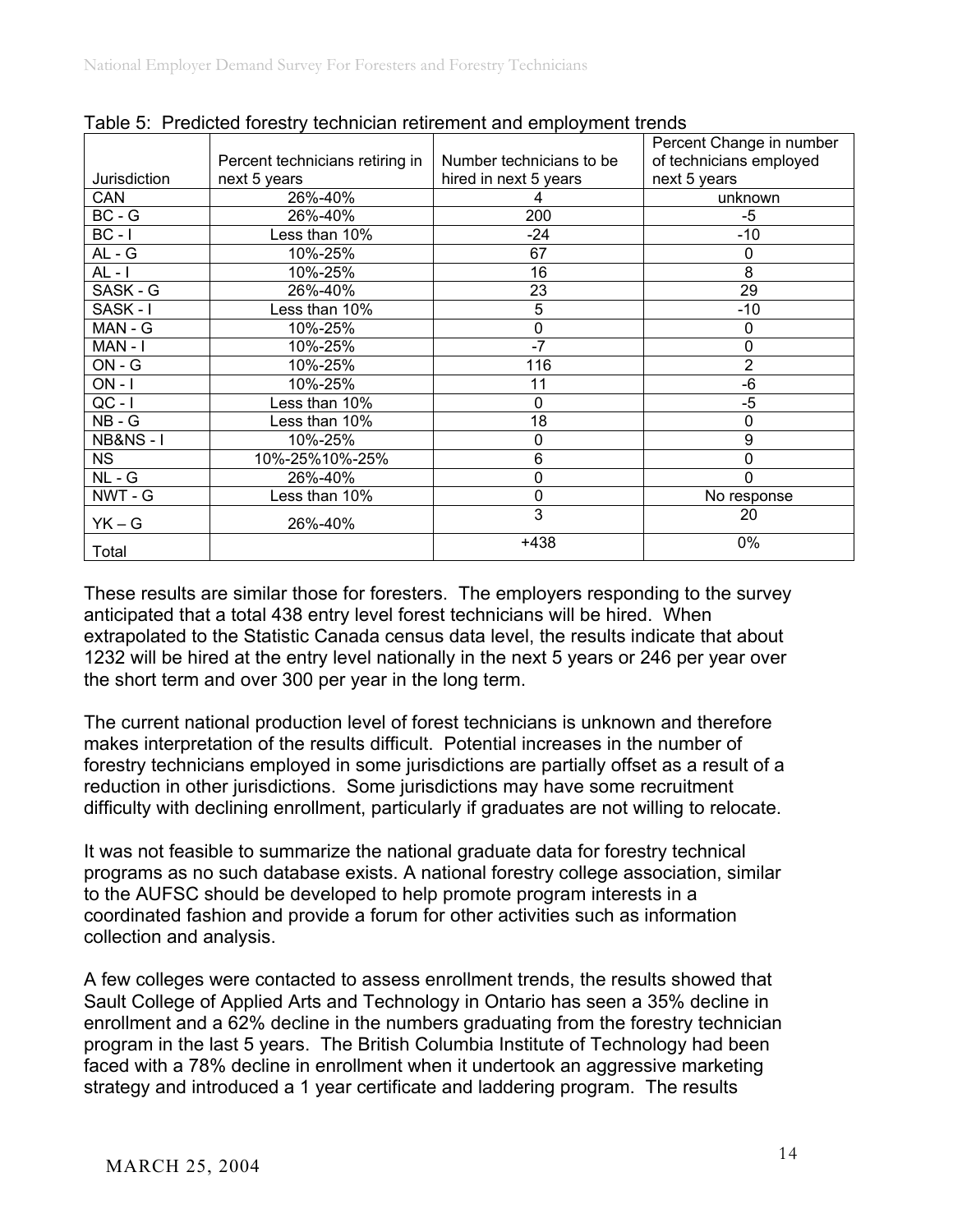have been very positive and it is predicted that there will be a 69% increase in graduate numbers in 2004 over 2003, the first increase since 1998. The Maritime College of Forest Technology in Fredericton, New Brunswick, also had a declining enrollment concern and undertook program modifications and implemented a marketing program, resulting in a positive response.

### **Employee Skill and Occupational Needs**

Employers were asked to look at all the skill needs of their foresters and forestry technicians and assess how important a range of actions would be in addressing those skill needs. The results, in Table 6 below are for both forest technicians and foresters as the responses were similar:

|                      | Not at         | <b>Not</b>     | Somewhat       | Important      | Very           |
|----------------------|----------------|----------------|----------------|----------------|----------------|
|                      | all            | important      | important      |                | Important      |
| attracting workers   | 0              |                | 14             | $\overline{2}$ | 0              |
| from other           |                |                |                |                |                |
| organizations        |                |                |                |                |                |
| Hiring recent        | $\overline{0}$ | $\overline{2}$ | 6              | 9              | 1              |
| university graduates |                |                |                |                |                |
| Upgrading skills of  | 0              | 1              | 1              | 11             | 5              |
| current employees    |                |                |                |                |                |
| Improving            | $\overline{0}$ | $\overline{0}$ | $\overline{4}$ | 9              | $\overline{5}$ |
| succession           |                |                |                |                |                |
| planning             |                |                |                |                |                |
| Phased-in            | 1              | 9              | 4              | $\overline{3}$ | 1              |
| retirement policies  |                |                |                |                |                |
| (ie. retain longer)  |                |                |                |                |                |
| Mentoring of young   | 1              | $\overline{0}$ | 5              | 10             | 3              |
| workers by older     |                |                |                |                |                |
| workers              |                |                |                |                |                |
| Changing job         | 1              | 3              | $\overline{7}$ | 6              | 1              |
| descriptions;        |                |                |                |                |                |
| relocating work      |                |                |                |                |                |
| Implementing         | $\Omega$       | 3              | 11             | 4              | $\overline{0}$ |
| specific measures    |                |                |                |                |                |
| to retain current    |                |                |                |                |                |
| employees            |                |                |                |                |                |
| Contracting out      | 1              | 6              | 5              | 3              | 1              |
| Down sizing          | 4              | 8              | $\overline{3}$ | $\overline{0}$ | $\overline{2}$ |
| Other (please        |                |                |                |                |                |
| specify below)       |                |                |                |                |                |

Table 6: How employers will meet forester and forestry technician skill needs.

Responses varied for most questions depending on the jurisdiction. Most interesting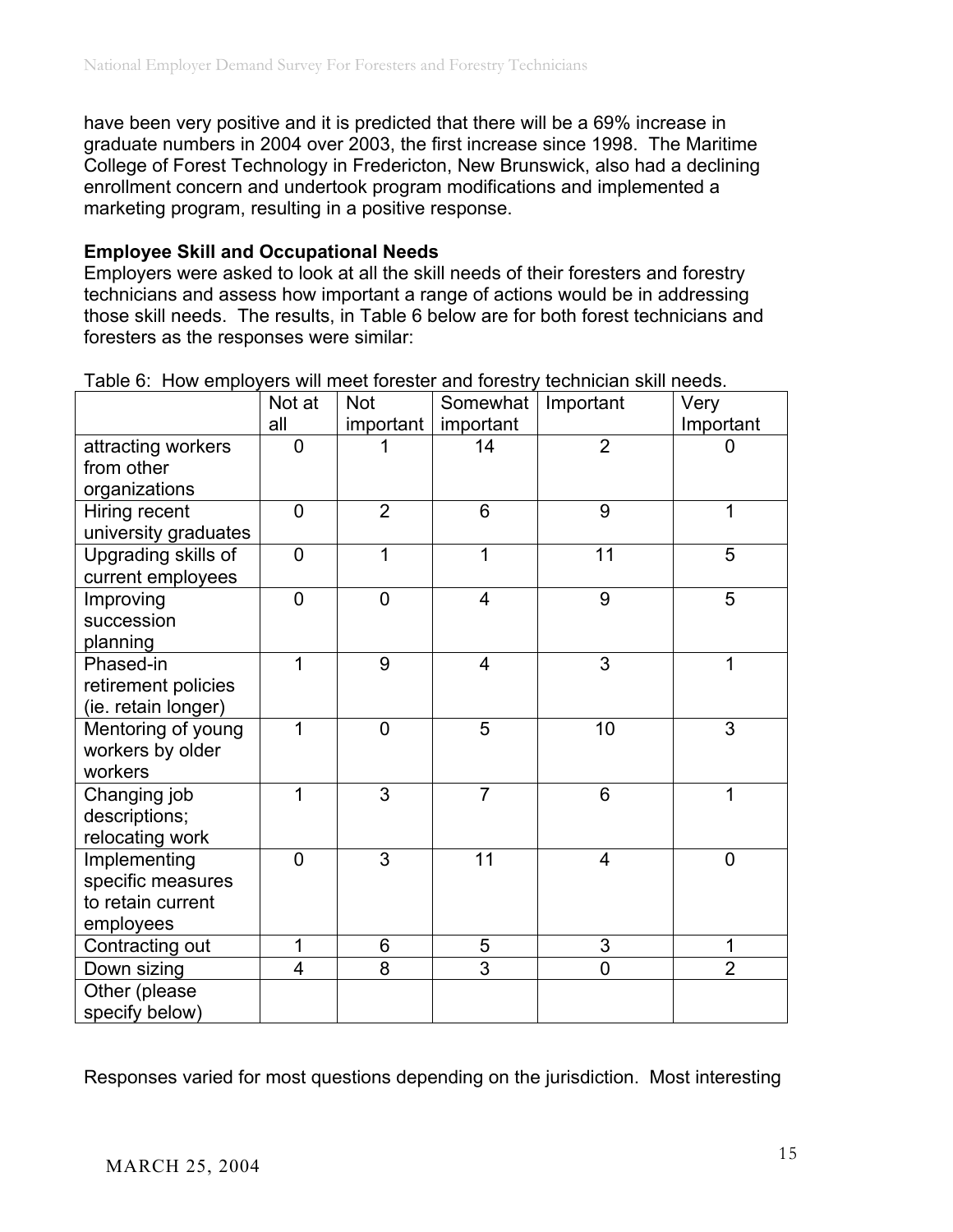to note is that the vast majority of employers feel that it is important or very important that existing employees upgrade their skills to meet future needs. Very few jurisdictions have programs that support the upgrading of skills and knowledge, particularly of mid-career personnel. The longest standing advanced forestry program in Canada, notably the Forest Management Institute of B.C. (previously known as the Silviculture Institute of B.C.), has recently taken a short-term hiatus due to very limited enrollment. This may suggest that while employers support professional development, they may be reluctant to pay for it. When budget constraints occur, usually one of the first areas impacted is investing in continuing competency development of staff, potentially impacting future skill levels.

Employers were asked: "If you anticipate challenges in meeting all of your skill needs, how important do you expect the following potential problems to be?" The responses are provided in Table 7 below:

| .                           | <b>Not</b>     | <b>Not</b>     | Somewhat       | Important      | Very           |
|-----------------------------|----------------|----------------|----------------|----------------|----------------|
|                             | at all         | important      | important      |                | Important      |
| Low internal priority on    | 2              | 6              | 5              | 5              |                |
| upgrading skills            |                |                |                |                |                |
| Not a clear picture of what | $\overline{2}$ | 3              | 9              | $\overline{4}$ | 0              |
| new skills are needed       |                |                |                |                |                |
| Increased efforts by other  | 1              | 5              | 6              | 6              | 0              |
| employers to retain         |                |                |                |                |                |
| employees                   |                |                |                |                |                |
| Competition from other      | $\overline{0}$ | $\overline{2}$ | 8              | 6              | $\overline{2}$ |
| employers for new           |                |                |                |                |                |
| workers                     |                |                |                |                |                |
| Difficulties finding        | 0              | 3              | 4              | 8              | 1              |
| qualified workers           |                |                |                |                |                |
| Lack of qualified new       | 0              | 8              | 3              | 5              | $\overline{2}$ |
| graduates                   |                |                |                |                |                |
| Lack of needed skills       | 0              | 3              | $\overline{7}$ | 6              | $\overline{2}$ |
| available internally        |                |                |                |                |                |
| Poor information on         | 1              | 8              | 6              | 3              | 0              |
| employees' current skills   |                |                |                |                |                |
| Lack of internal            | 1              | 6              | 6              | 5              | $\overline{0}$ |
| training/upgrading          |                |                |                |                |                |
| resources                   |                |                |                |                |                |
| Low priority on             | 0              | $\overline{7}$ | 6              | 3              | 1              |
| recruitment                 |                |                |                |                |                |
| Poor succession planning    | 0              | 0              | 11             | 3              | 3              |
| Difficulties increasing     | $\overline{0}$ | 1              | 5              | $\overline{9}$ | $\overline{3}$ |
| compensation to attract     |                |                |                |                |                |
| workers                     |                |                |                |                |                |

Table 7: Challenges meeting future skill needs.

Forestry employment responsibilities have dramatically changed over the last 15 years, employers continue to expect change but, it is suggested that many are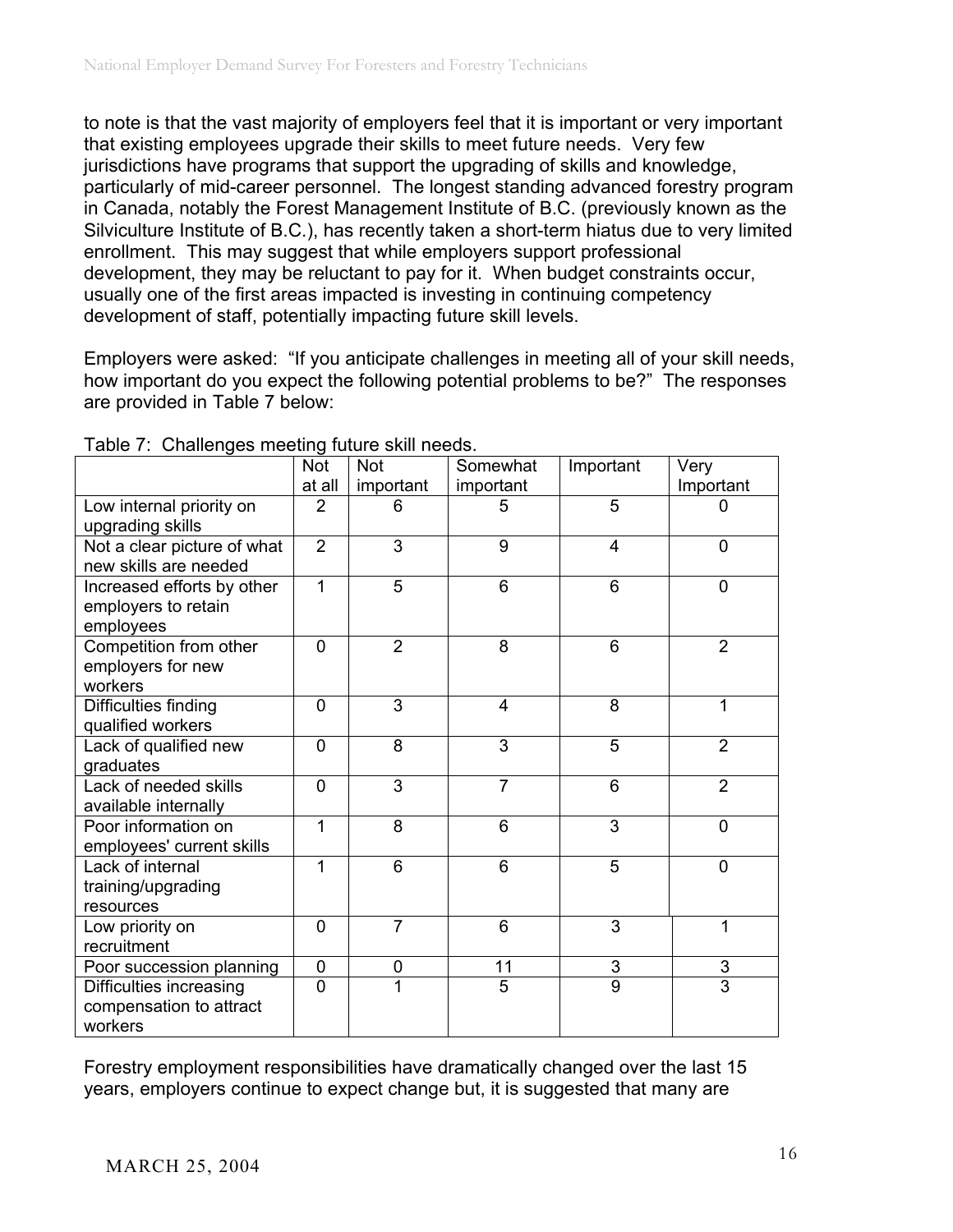uncertain what skills the forestry professional of the future will need. The lack of access to learning resources appears to a concern.

Employers anticipate difficulties finding qualified workers. No comments were submitted as to why they perceived this to be a concern. Nonetheless, some of the more remote communities have recently been reporting this challenge. By in large, employers have not developed succession plans to ease staff turnover and to address corporate knowledge retention issues. However, an effort to retain existing employees appears to be a priority for some agencies.

Difficulty increasing compensation to attract new workers was of note particularly for government agencies.

When asked, "In your view, how serious are the following issues in meeting the needs of the occupations?" The following was reported (Table 8):

|                                                              | Not a<br>problem | Slight<br>problem | Moderate<br>problem | Serious<br>problem | Very<br>serious<br>problem |
|--------------------------------------------------------------|------------------|-------------------|---------------------|--------------------|----------------------------|
| Quality of<br>education received<br>by foresters             | 9                | 5                 | $\overline{2}$      | $\overline{2}$     | 0                          |
| Quality of<br>education received<br>by forest<br>technicians | 9                | 3                 | 3                   | $\overline{2}$     | 0                          |
| Amount of<br>workplace training                              | 3                | 8                 | 5                   | $\overline{2}$     | $\mathbf 0$                |
| Quality of<br>workplace training                             | 3                | 10                | 5                   | $\overline{0}$     | 0                          |
| Increasing the<br>amount of training                         | $\overline{2}$   | 4                 | 10                  | $\overline{2}$     | 0                          |

Table 8: Meeting the needs of the occupations.

Generally, employers are reasonably satisfied with the quality of education foresters and forestry technicians are receiving. However, as reported in Table 9, improvements need to be made. Emphasis should be placed on quality versus quantity of training when it comes to existing employees. While there are numerous training opportunities available to employees, learning should focus on critical skill and knowledge needs.

The survey was developed due to declining enrollment in the forestry schools. To address this concern, employers were asked where emphasis should be placed to achieve increasing recruitment in to the forestry schools with the intention of increasing the overall attractiveness of entering a forestry program. Table 9 provides a summary of the areas that were recommended.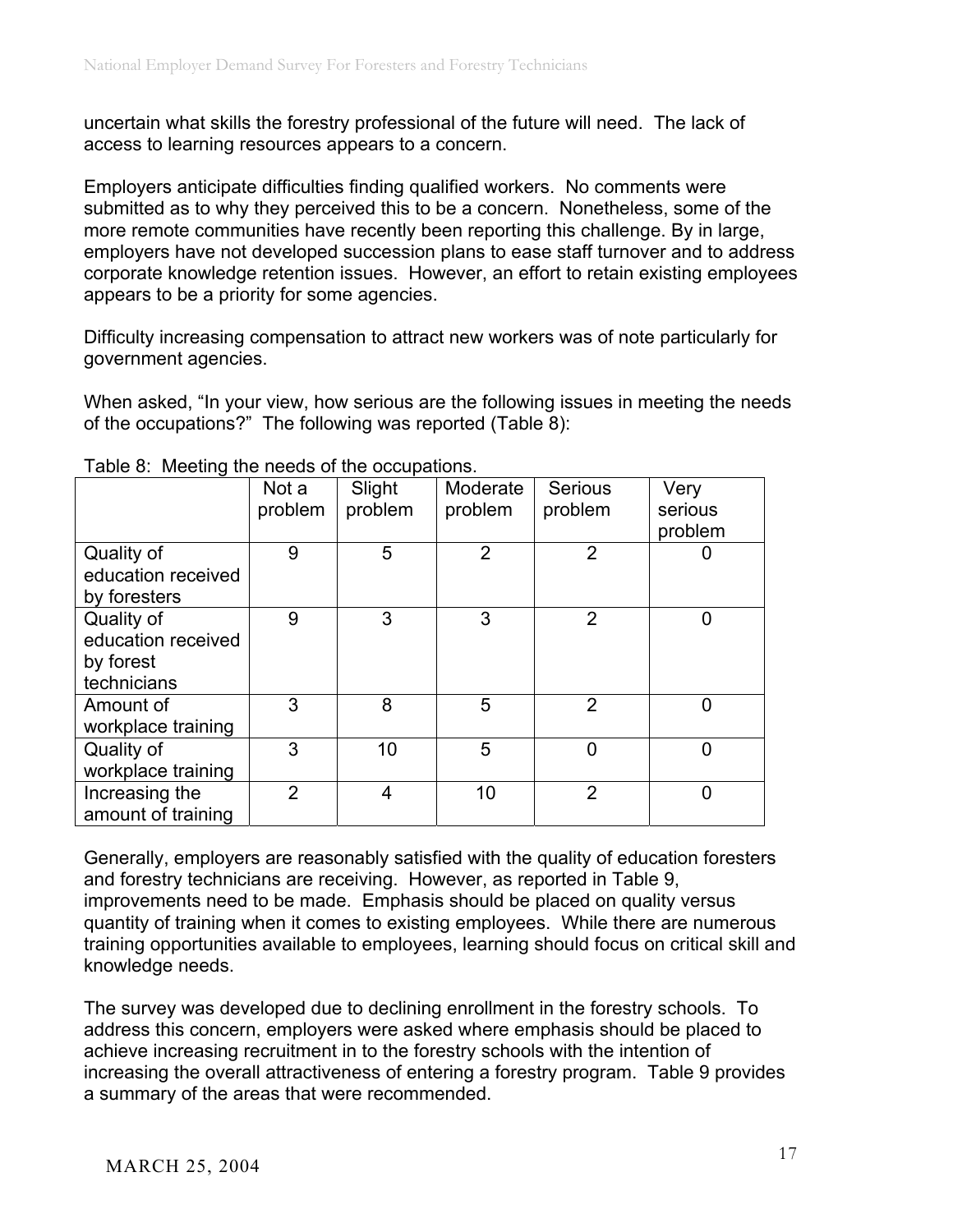|                                                                                                           | Much<br>less   | Less           | Emphasis is<br>right | More | Much more      |
|-----------------------------------------------------------------------------------------------------------|----------------|----------------|----------------------|------|----------------|
| Alter curriculum<br>education quality<br>and/or content                                                   | 0              | $\overline{0}$ | $\overline{5}$       | 11   | $\overline{2}$ |
| Increase marketing of<br>post-secondary<br>forestry education                                             | $\overline{0}$ | $\overline{0}$ | $\overline{4}$       | 11   | 3              |
| Improve accessibility<br>to post-secondary<br>education                                                   | $\overline{0}$ | $\overline{0}$ | 12                   | 4    | $\overline{2}$ |
| Increased government<br>investment in forestry<br>education and training                                  | $\overline{0}$ | $\overline{0}$ | 5                    | 12   | $\overline{0}$ |
| Increased private<br>sector investment in<br>forestry education and<br>training                           | $\overline{0}$ | $\overline{0}$ | 5                    | 10   | 1              |
| Improved workplace<br>training                                                                            | $\overline{0}$ | $\overline{0}$ | 4                    | 14   | $\overline{0}$ |
| Government/forest<br>industry sponsored<br>forester in training<br>programs for new<br>graduates          | $\overline{0}$ | 1              | $\overline{2}$       | 13   | $\overline{2}$ |
| Government/forest<br>industry sponsored<br>forest technician in<br>training programs for<br>new graduates | $\overline{0}$ | 1              | 6                    | 8    | 3              |

Table 9: Methods of increasing recruitment to forestry schools.

According to the 2003 Education, Sustainability and Security Conference Report (U.S. National Council for Science and the Environment), professional practitioners/leaders must be educated in the broader sense of sustainability to be able to cope and communicate on the social, economic and environmental components of sustainability.

There is strong support for increasing the marketing of post secondary forestry education. Employers tend to agree that there is a need to improve the overall education of technical and professional programs and that it is important that both the government and the private sector increase investment in the continuing education of those in the forestry field.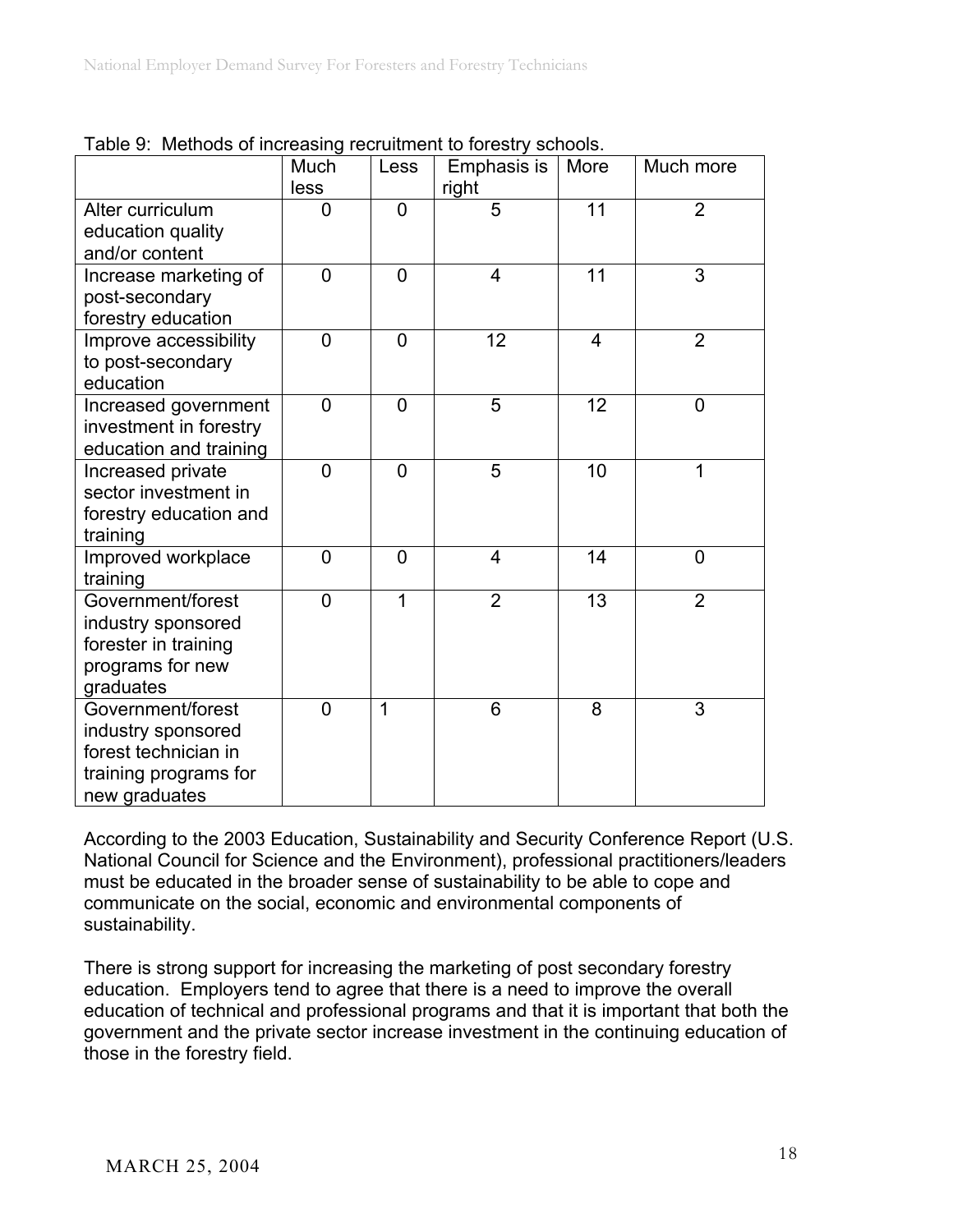### **Conclusions**

The results of the survey are difficult to interpret. A number of assumptions have been made to draw conclusions and provide recommendations. While, with the exception of the federal government, over the short-term (i.e. the next 3 years) the declining production of foresters is not a major concern, it becomes increasingly important beyond that point. Demographics suggest that there will be an increased demand resulting from retirement in the 4 to 10 year time period.

Employers predict a 3% increase nationally in the number of foresters employed over the next 5 years. While not an immediate crisis in terms of numbers currently graduating, these results combined with an aging demographic, early retirement, and an older forester demographic in management positions (not part of the survey), suggests the need to produce close to 300 forestry university graduates nationally per year during the years of highest retirement. As it takes 4 years to graduate a potential recruit, it is therefore important that action be taken to reverse the continuing declining enrollment trend. Without a supply of qualified foresters, the sustainability of Canada's forests may be put in jeopardy.

Similar trends are evident in the demand for forest technicians, with the exception that the age demographic for technicians appears to be more even. While there will be essentially no change in the total number of forestry technicians employed in Canada, in order to maintain existing numbers, it is estimated that colleges will need to produce about 160 forestry technician graduates per year over the short term and well over 300 per year in the long term.

While the survey did not consider forest worker (labourer) demographics, recruitment and employment, a number of employers noted that this area of the workforce is their most urgent concern. Large numbers of this segment of the labour market will be retiring over a very short time frame. The Canadian Labour and Business Centre (2003) indicates that the number of retiring workers is expected to be much greater than the number of youth entering the labour force. The numbers dramatically illustrate that based on the 2001 Census data, Ontario's natural resources sector (which includes forestry and logging), more than 46% of the workforce is aged 45 or older, while the managers/professional segment of the forestry workforce on the other hand is reported to have 36% in this age demographic. Quebec communicated a similar concern during the survey period.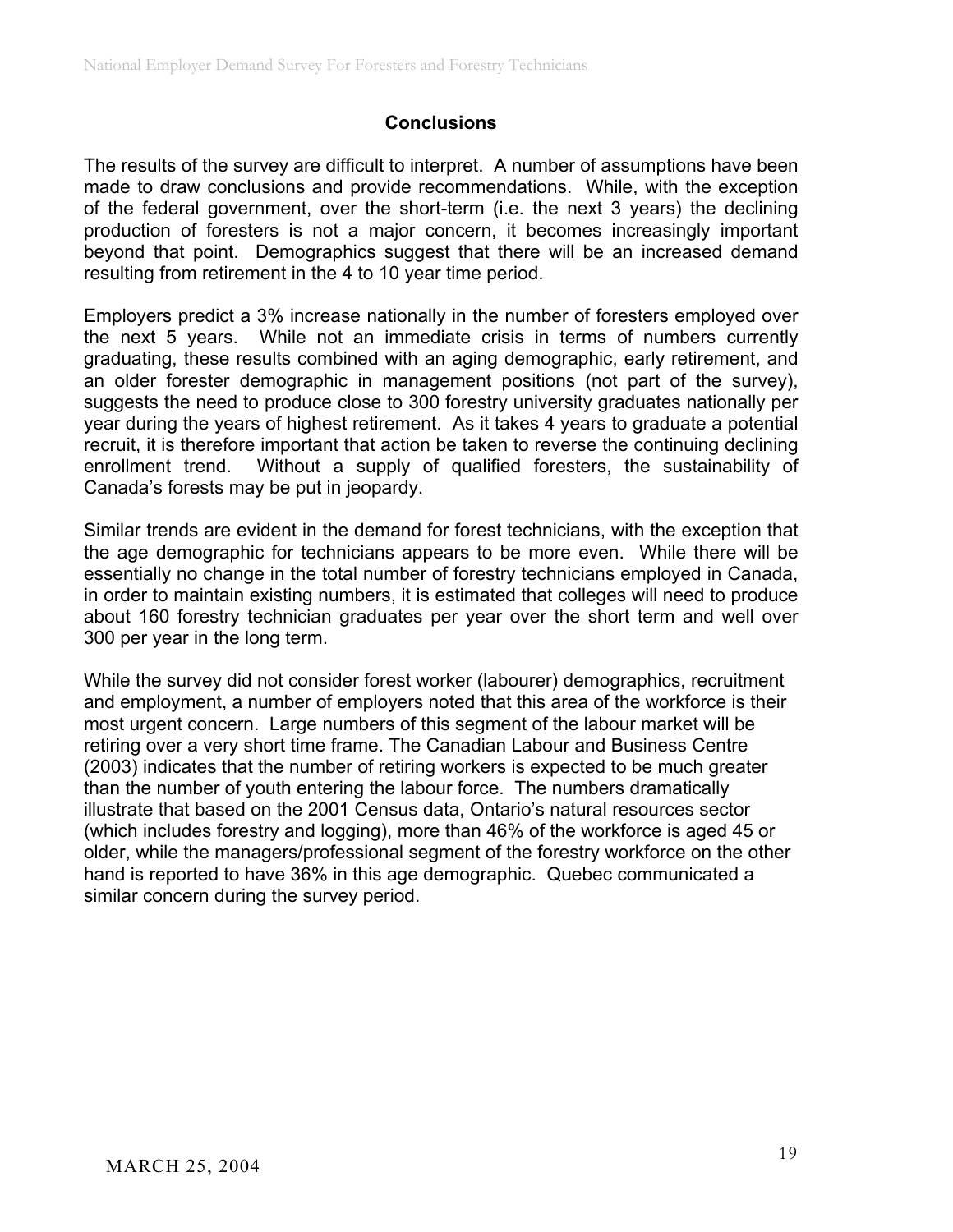### **Recommendations based on the survey and other investigations:**

Five recommendations are put forward to address the concerns that have been identified through the survey and as a result of other investigations into the declining enrollment issue.

1. The CCFM survey data confirms the need for a group (perhaps the AUFSC) to come forward and lead the development of a marketing strategy. CCFM should consider establishing a task force under the CCFM Sustainable Forestry Working Group and commit resources to contribute to the initiative.

Components of the strategy should include a coordinated effort to promote public awareness of professional and technical forestry school programs as an environmental science field focused on sustainable management and to market forestry as an attractive source of employment. A component of the marketing strategy should also target aboriginal communities.

- 2. Individual forestry schools must invest or continue to invest in the development of aggressive marketing strategies at the high school level.
- 3. Federal and provincial governments should initiate programs that raise the profile of forestry. Activities such as the sponsorship and marketing of Forester Intern programs, similar to those that exist in some provinces, should be pursued at the provincial and national level.
- 4. CCFM should support the Accreditation Board in it efforts to enhance forestry education to promote the new skills that professionals require and to support technical schools in producing graduates that are more job-ready. Training programs to support the development of a forest worker labour pool should also be considered.
- 5. Continued efforts need to be made to remove barriers to labour mobility. Professional Associations and the Accreditation Board need to continue to work together to allow for the recognition of RPF status and accommodating the migration of forestry professionals. Efforts should also be considered to promote the development a forest worker (labourer) supply.

It is clear that CCFM has a leadership role in Canada's forest sector. While CCFM committed to undertaking this survey, others must come forward to accept a lead role in addressing these recommendations.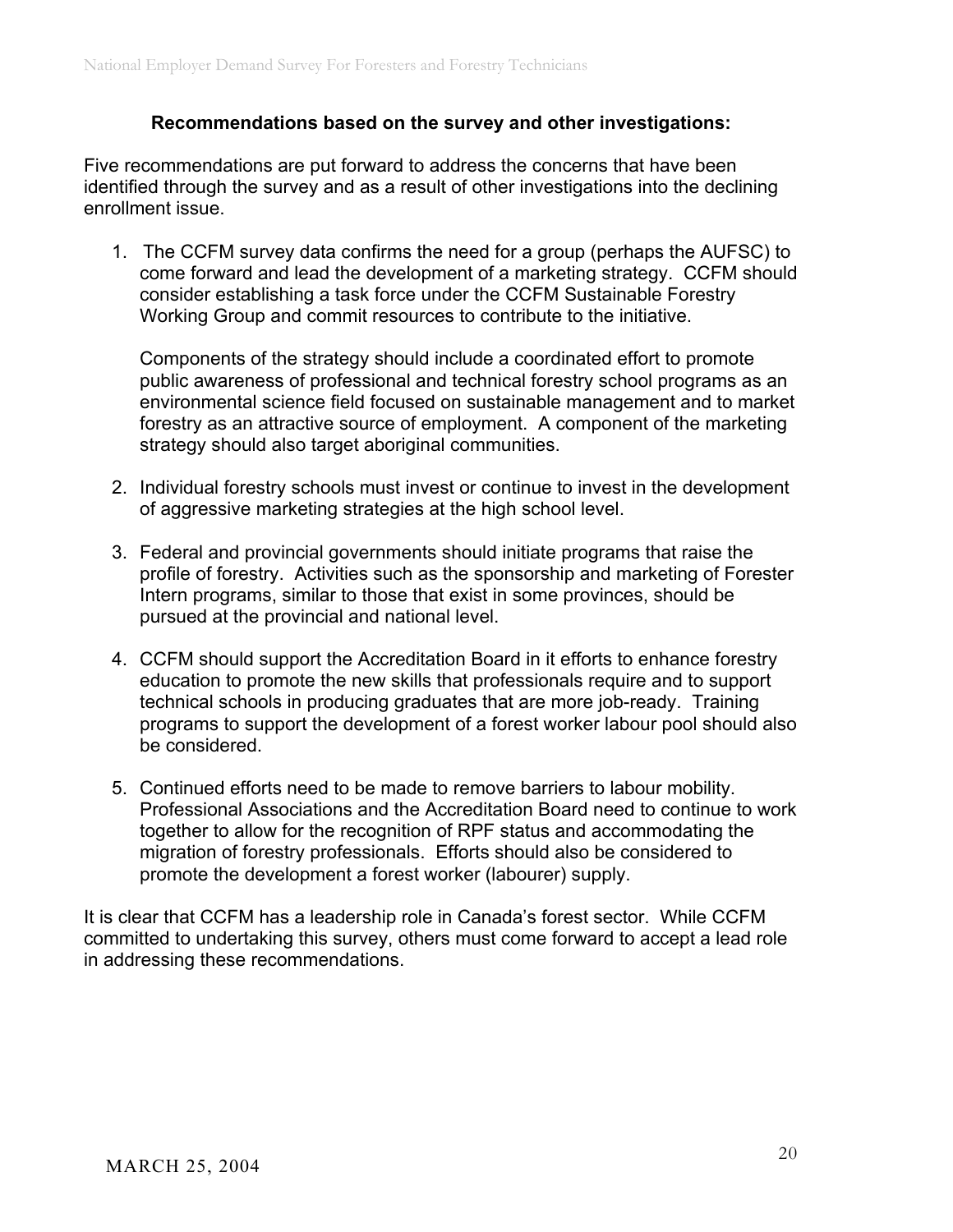### **References**

- Blockstein, D. and J. Greene, editors. 2003. National Council for Science and the Environment (NCSE). 2003. Recommendations for education for a sustainable and secure future. 48 p.p.
- Bouliane, C. and C. Andre. 2003. The professional recognition of Quebec's forest management workers.
- Clear Lake Ltd. 200. Forestry employer demand survey for the province of Alberta. 32 p.p.

Decima. 2002 Canadian's attitudes toward natural resources issues, 2002. p. 25-27.

Lamontague, F. 2003. Demographic profile of the natural resources sector, Canadian labour and Business Centre. 6 p.p.

Leonard, J. 2000. Survey of student and faculty trends in Canadian electrical and computer engineering programs.

Malatest, R.A. 2003. The aging workforce and human resources development implications for sector councils.

Sauer, S. editor. 2003. Crisis in our forestry schools. Forum. November-December, 2003. 26p.p.

Statistics Canada. 2001. 2001 Census of population – table:97F0012XCB01024.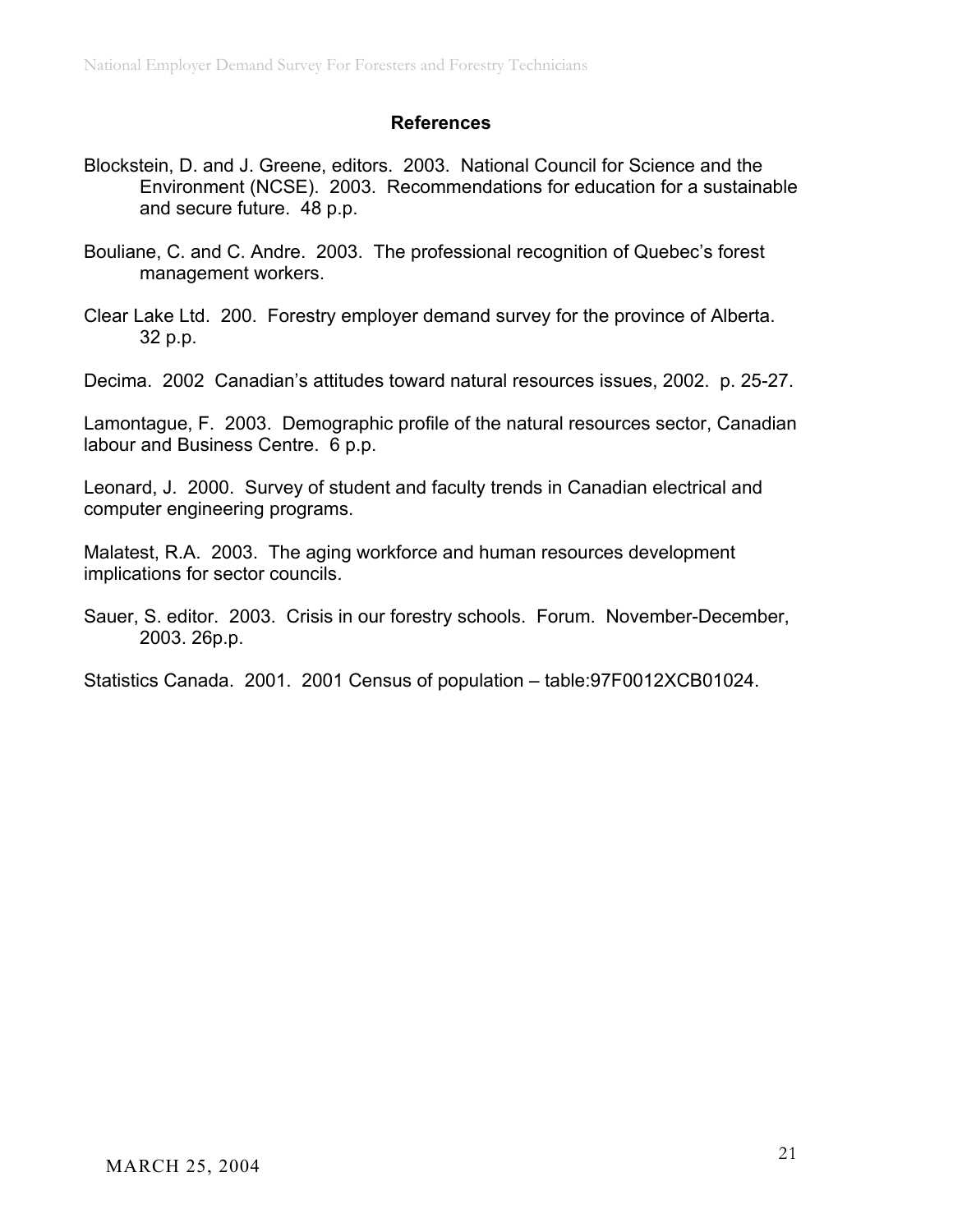# **APPENDIX 1**

#### FORESTRY EMPLOYER DEMAND SURVEY

- *1.* For which jurisdiction(s) are you responding? *(check all that apply)*  Alberta British Columbia Federal (Canada) Manitoba New Brunswick Newfoundland and Labrador Northwest Territories Nova Scotia Nunavut Ontario Prince Edward Island Quebec **Saskatchewan** Yukon Territories
- 2. What sector do you represent? Forest Industry Government
- 3. How many **foresters** or full time equivalents (undergraduate forestry degree) does your organization employ? Insert number
- 4. How many **forest technicians** or full-time equivalents (forestry/natural resources technician diploma) does your organization employ? Insert number
- 5. What percentage of your organization's **foresters** are in the following age groups? Less than 30 years old \_\_\_% 30 to 55 years old  $\frac{9}{6}$ More than 55 years old \_\_\_%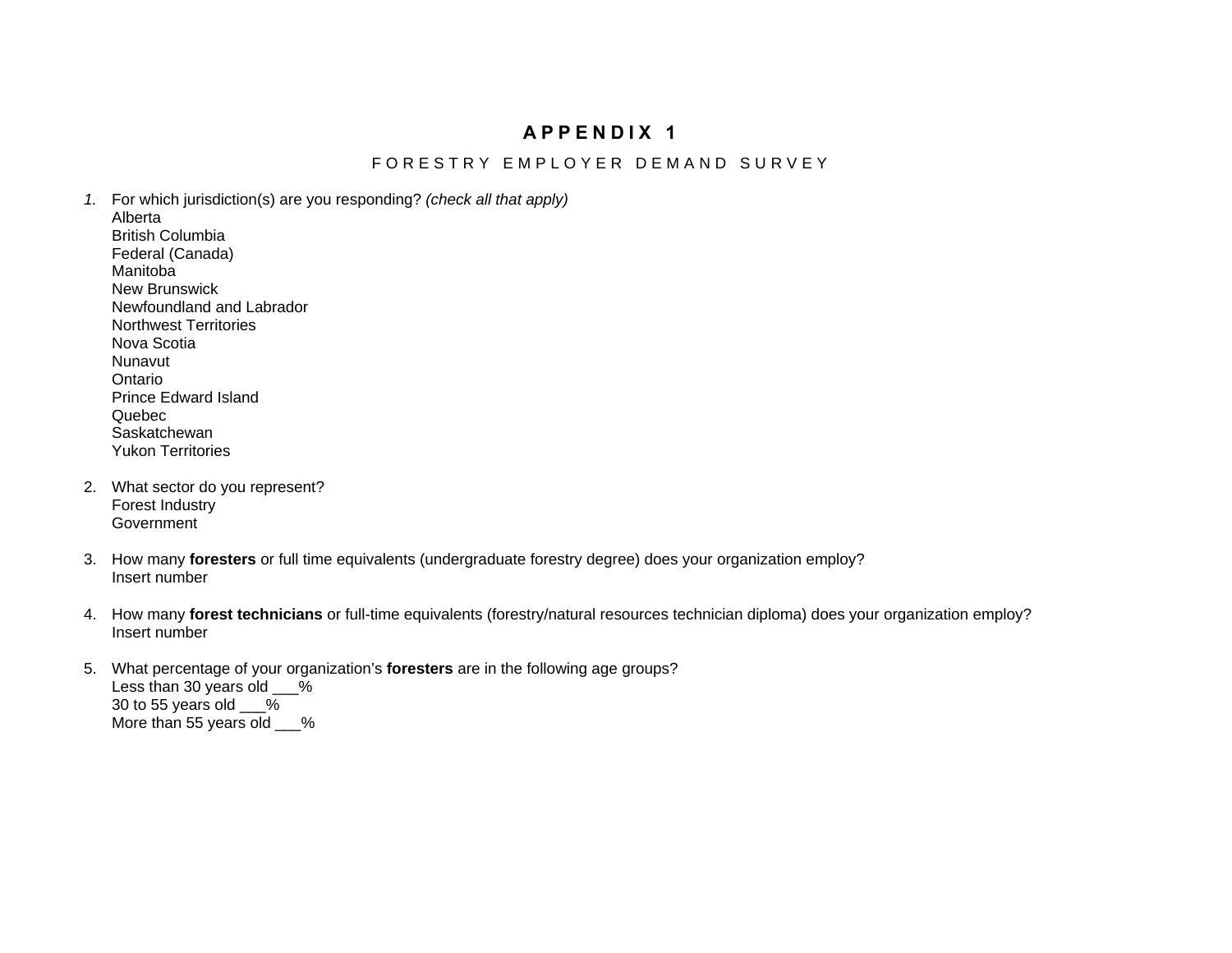- 6. What percentage of your organization's **forest technicians** are in the following age groups? Less than 30 years old % 30 to 55 years old  $\frac{9}{6}$ More than 55 years old %
- 7. In the last 5 years, the number of **foresters** (or full time equivalents\*) employed by your organization: (\*1 full time equivalent equals the amount of time that when added up equals one position employed on a full time basis and could include contract/part-time/fulltime employees) Increased by \_\_\_ positions Decreased by positions Stayed the same
- 8. In the last 5 years, the number of **forest technicians** (or full time equivalents) employed by your organization:

Increased by \_\_\_ positions Decreased by \_\_\_ positions Stayed the same

- 9. Is your organization hiring other university graduates (biologists, environmental science, etc.) to fill jobs formerly occupied by foresters? Yes No
- 10. If YES to Question # 9, is this shift due to a shortage of trained (or quality) foresters or is there a preference for the educational attributes of other disciplines? Shortage of trained or qualified foresters Preference for other disciplines Other (please specify)
- 11. In the next 5 years, what percentage of the **foresters** in your organization do you expect will retire?

Less than 10% 10%-25% 26%-40% 41%-55% Over 55%

12. In the next 5 years, what percentage of the **forest technicians** in your organization do you expect will retire?

Less than 10% 10%-25% 26%-40% 41%-55% Over 55%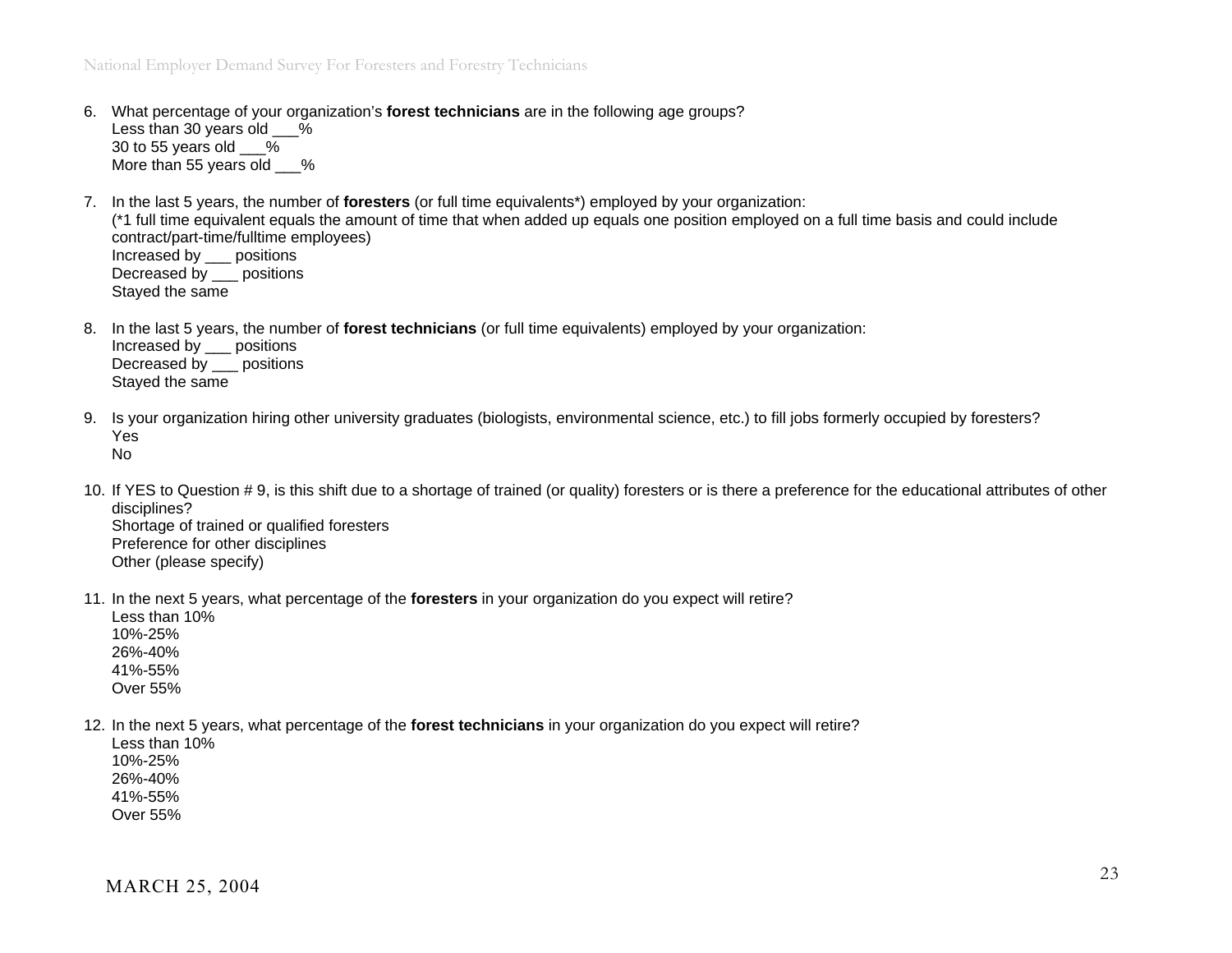- 13. How many entry level **foresters** (recent graduates) does your organization expect to hire in the next 5 years? Insert number
- 14. How many entry level **forest technicians** (recent graduates) does your organization expect to hire in the next 5 years? Insert number
- 15. In the next 5 years, the number of **foresters** employed by your organization will:

Stay the same Increase, by % Decrease, by \_\_\_% Unknown

16. In the next 5 years, the number of **forest technicians** employed by your organization will:

Stay the same Increase, by % Decrease, by \_\_\_% Unknown

17. Looking at **all** your skill needs for **foresters**, how important will each of the following actions be in addressing these skill needs?

Not at all Not important Somewhat important Important Very important

Attracting workers from other organizations Hiring recent university graduates Upgrading skills of current employees Improving succession planning Phased-in retirement policies (ie. retain longer) Mentoring of young workers by older workers Changing job descriptions; relocating work Implement specific measures to retain current employees Contracting out Downsizing Other (please specify)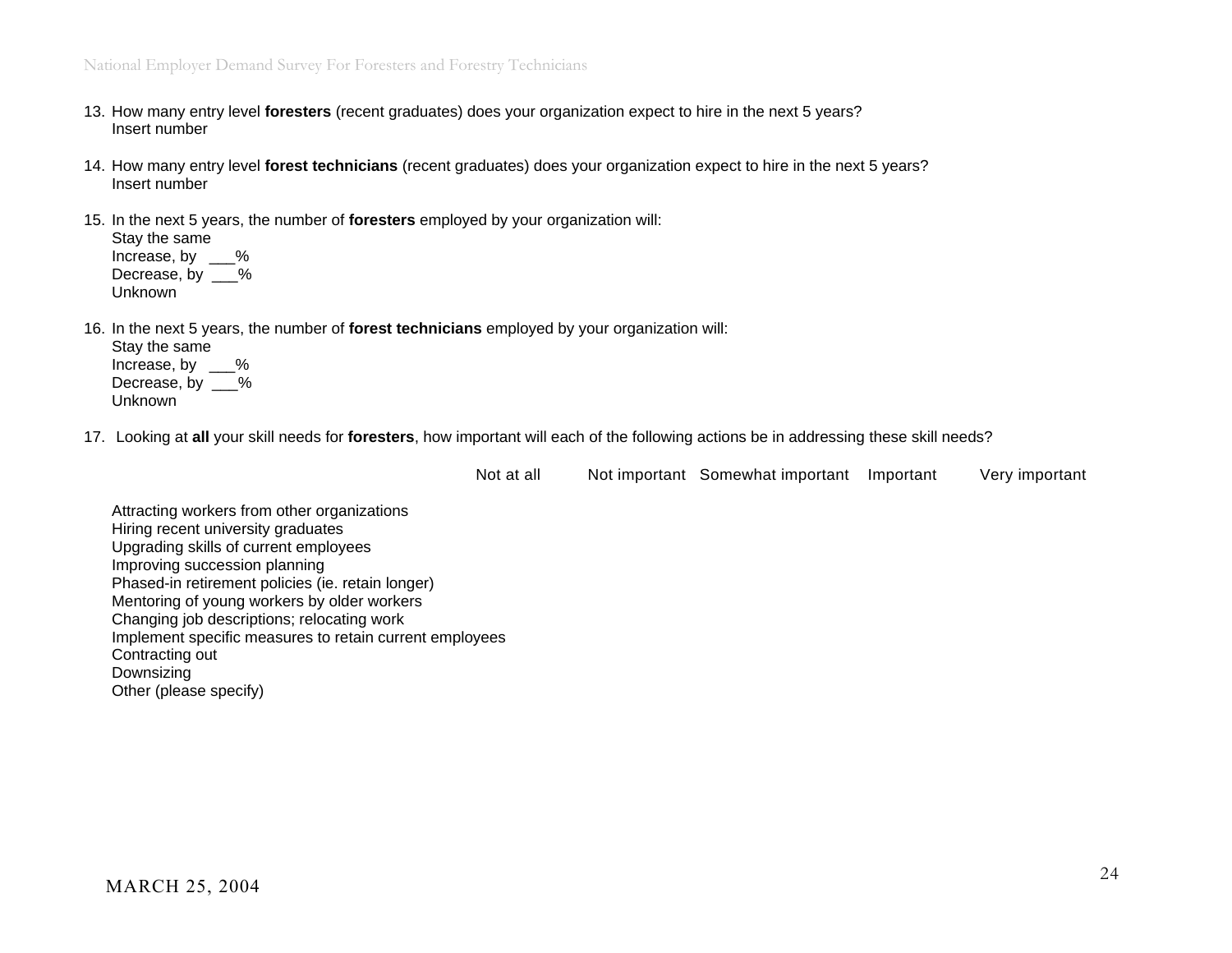National Employer Demand Survey For Foresters and Forestry Technicians

18. Looking at **all** your skill needs for **forest technicians**, how important will each of the following actions be in addressing these skill needs?

Not at all Not important Somewhat important Important Very important

Attracting workers from other organizations Hiring recent college graduates Upgrading skills of current employees Improving succession planning Phased-in retirement policies (i.e. retain longer) Mentoring of young workers by older workers Changing job descriptions; relocating work Implement specific measures to retain current employees Contracting out Downsizing Other (please specify)

19. If you anticipate challenges in meeting all of your skill needs, how important do you expect the following potential problems to be?

Not at all Not important Somewhat important Important Very important

Low internal priority on upgrading skills Not a clear picture of what new skills are needed Increased efforts by other employers to retain employees Competition from other employers for new workers Difficulties finding qualified workers Lack of qualified new graduates Lack of needed skills available internally Poor information on employees' current skills Lack of internal training/upgrading resources Low priority on recruitment Poor succession planning Difficulties increasing compensation to attract workers Other (please specify)